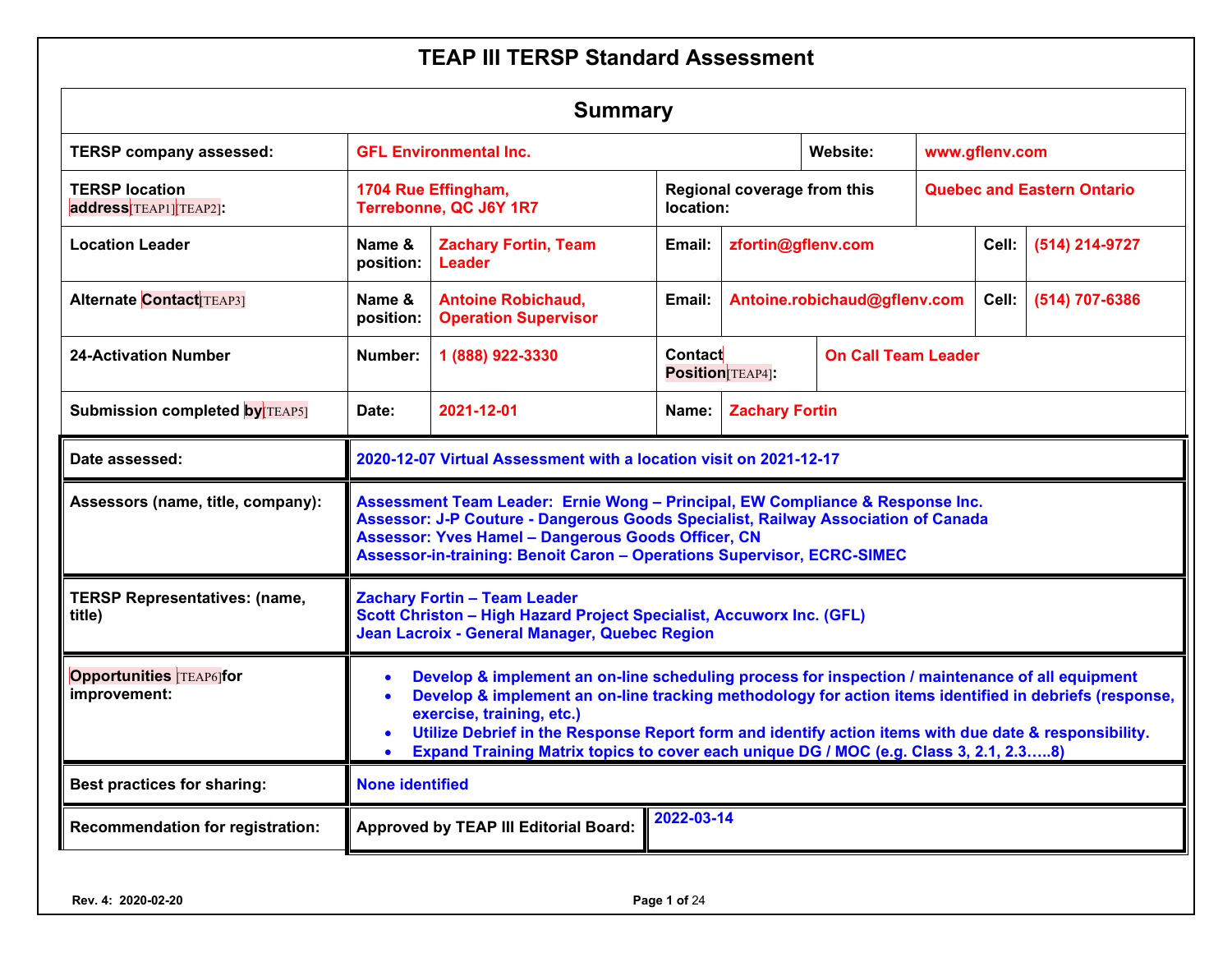| <b>TEAP III TERSP Standard Assessment</b> |         |  |  |  |  |  |  |  |  |  |
|-------------------------------------------|---------|--|--|--|--|--|--|--|--|--|
| Il Next location assessment due:          | 2023-12 |  |  |  |  |  |  |  |  |  |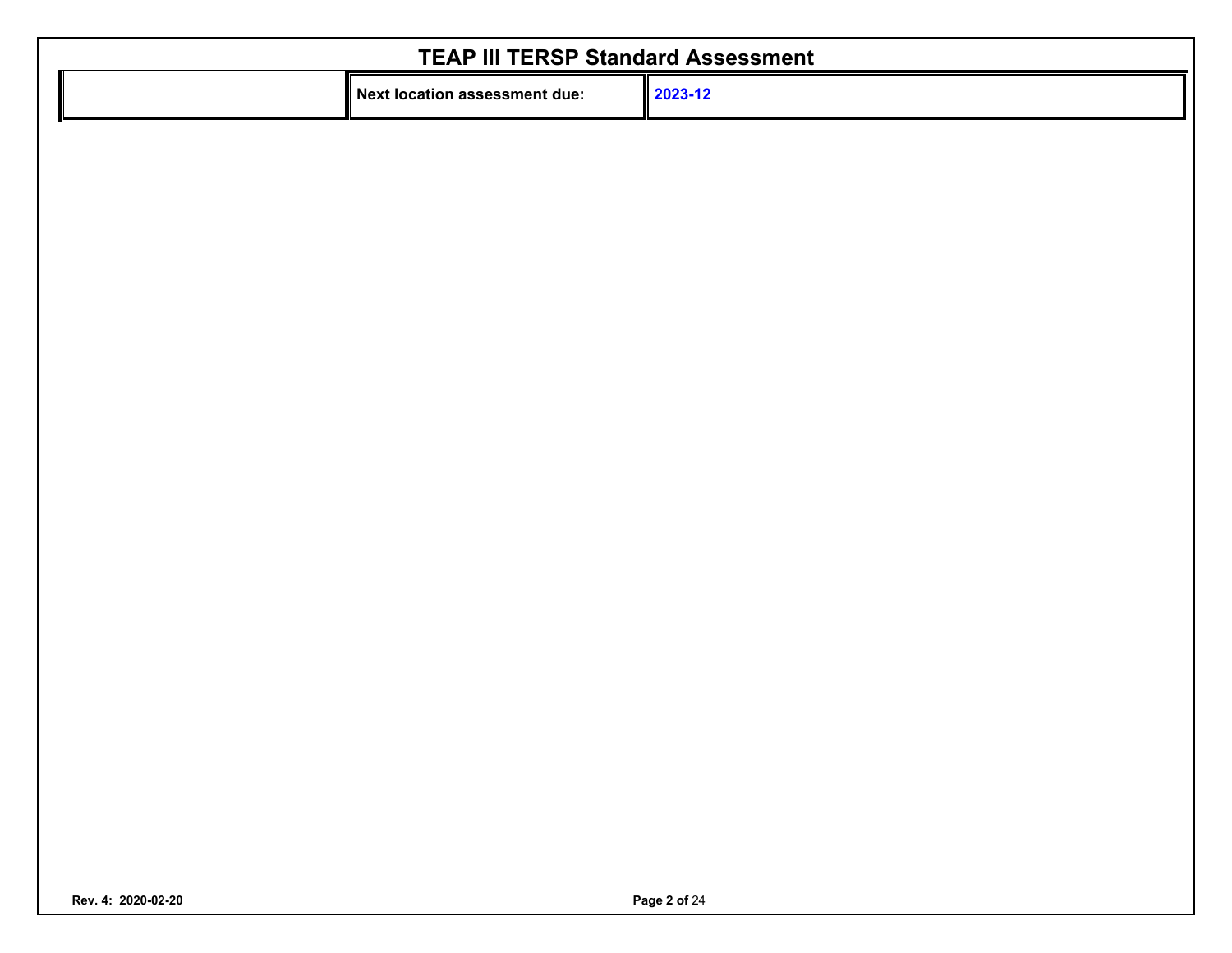|                | <b>Capability Chart</b> |                             |              |                                             |                                                       |               |                                                                                                                             |  |  |  |  |
|----------------|-------------------------|-----------------------------|--------------|---------------------------------------------|-------------------------------------------------------|---------------|-----------------------------------------------------------------------------------------------------------------------------|--|--|--|--|
| <b>TDG</b>     |                         | Mode of<br><b>Transport</b> |              | <b>Means of</b><br><b>Containment</b> TEAP7 | Stabilization <sup>1</sup><br>Mitigation <sup>2</sup> |               | <b>Remarks</b><br>and                                                                                                       |  |  |  |  |
| <b>Class</b>   | М                       | <b>RR</b>                   | $\mathsf{R}$ |                                             | (X, S, O, SO)                                         | (X, S, O, SO) | <b>Examples</b> TEAP8]                                                                                                      |  |  |  |  |
| $\mathbf{1}$   | <b>X</b>                | <b>X</b>                    | <b>X</b>     | T/T, SC, LC, IM                             | X, S                                                  | X, S          | <b>Contract with Mine EOD LLC; ERAP</b><br>coverage for various Class 1 products<br>See Part 3.1 Q3a                        |  |  |  |  |
| 2.1            | $\mathbf{x}$            | $\mathbf{X}$                | $\mathbf{x}$ | <b>T/T, T/C, c, IM</b>                      | $\mathbf{X}$                                          | $\mathbf{x}$  | <b>Transfer / flaring of LPG</b>                                                                                            |  |  |  |  |
| 2.2            | X                       | $\mathbf{X}$                | $\mathbf{x}$ | $T/T$ , $T/C$ , $c$ , $IM$                  | X                                                     | $\mathbf{X}$  | Transfer / capping kits $-$ e.g.: N <sub>2</sub> and Ar                                                                     |  |  |  |  |
| 2.3            | <b>X</b>                | <b>X</b>                    | <b>X</b>     | T/T, T/C, c, IM                             | <b>X</b>                                              | $\mathbf{X}$  | Transfer, absorption & flare - E.g.:<br><b>Anhydrous Ammonia</b>                                                            |  |  |  |  |
| $\mathbf{3}$   | $\mathbf{X}$            | $\mathbf{X}$                | $\mathbf{X}$ | T/T, T/C, SC, LC,<br>IМ                     | $\mathbf{x}$                                          | $\mathbf{x}$  | Transfer - e.g.: Crude Oil, Diesel,<br><b>Gasoline</b>                                                                      |  |  |  |  |
| 4.1            | <b>X</b>                | <b>X</b>                    | $\mathbf{x}$ | T/T, T/C, SC, LC,<br>IM                     | $\mathbf{x}$                                          | $\mathbf{x}$  | Securing / Transfer - e.g.: Molten<br><b>Sulphur, Magnesium</b>                                                             |  |  |  |  |
| 4.2            | <b>X</b>                | $\mathbf{X}$                | $\mathbf{X}$ | T/T, T/C, SC, LC,<br>IM                     | $\mathbf{x}$                                          | $\mathbf{x}$  | <b>Securing spill of Sodium Dithionite</b>                                                                                  |  |  |  |  |
| 4.3            | <b>X</b>                | <b>X</b>                    | $\mathbf{x}$ | T/T, T/C, SC, LC,<br>IМ                     | $\mathbf x$                                           | $\mathbf{x}$  | Transfer – e.g. $CaC2$                                                                                                      |  |  |  |  |
| 5.1            | <b>X</b>                | $\mathbf{X}$                | $\mathbf{X}$ | T/T, T/C, SC, LC,<br>IМ                     | $\mathbf{X}$                                          | $\mathbf{X}$  | <b>Stabilization, Transfer - Hydrogen</b><br><b>Peroxide</b>                                                                |  |  |  |  |
| 5.2            | $\mathbf{X}$            | $\mathbf{x}$                | $\mathbf{X}$ | T/T, T/C, SC, LC,<br>IM                     | $\mathbf x$                                           | $\mathbf{x}$  | Transfer - e.g.: Organic Peroxide Type<br>A, UN3113, UN3114, UN3102                                                         |  |  |  |  |
| 6.1            | $\mathbf{X}$            | $\mathbf{X}$                | $\mathbf{X}$ | T/T, T/C, SC, LC,<br>IM                     | $\mathbf{x}$                                          | $\mathbf{x}$  | Railcar Transfer - e.g.: Molten Phenol                                                                                      |  |  |  |  |
| 6.2            | $\mathbf{x}$            | $\mathbf{x}$                | $\mathbf{x}$ | <b>SC</b>                                   | $\mathbf x$                                           | $\mathbf{x}$  | On site decontamination & waste<br>disposal - e.g.: Biomedical Residues,<br>"Covid-19", Drug house,                         |  |  |  |  |
| $\overline{7}$ | X                       | $\mathbf x$                 | X            | T/T, SC, LC, IM                             | <b>X, S</b>                                           | X, S          | Site / container monitoring,<br>overpacking, sub-contract Radio-<br>Protection. UN2977, UN2978, UN2912,<br>See Part 3.1 Q3a |  |  |  |  |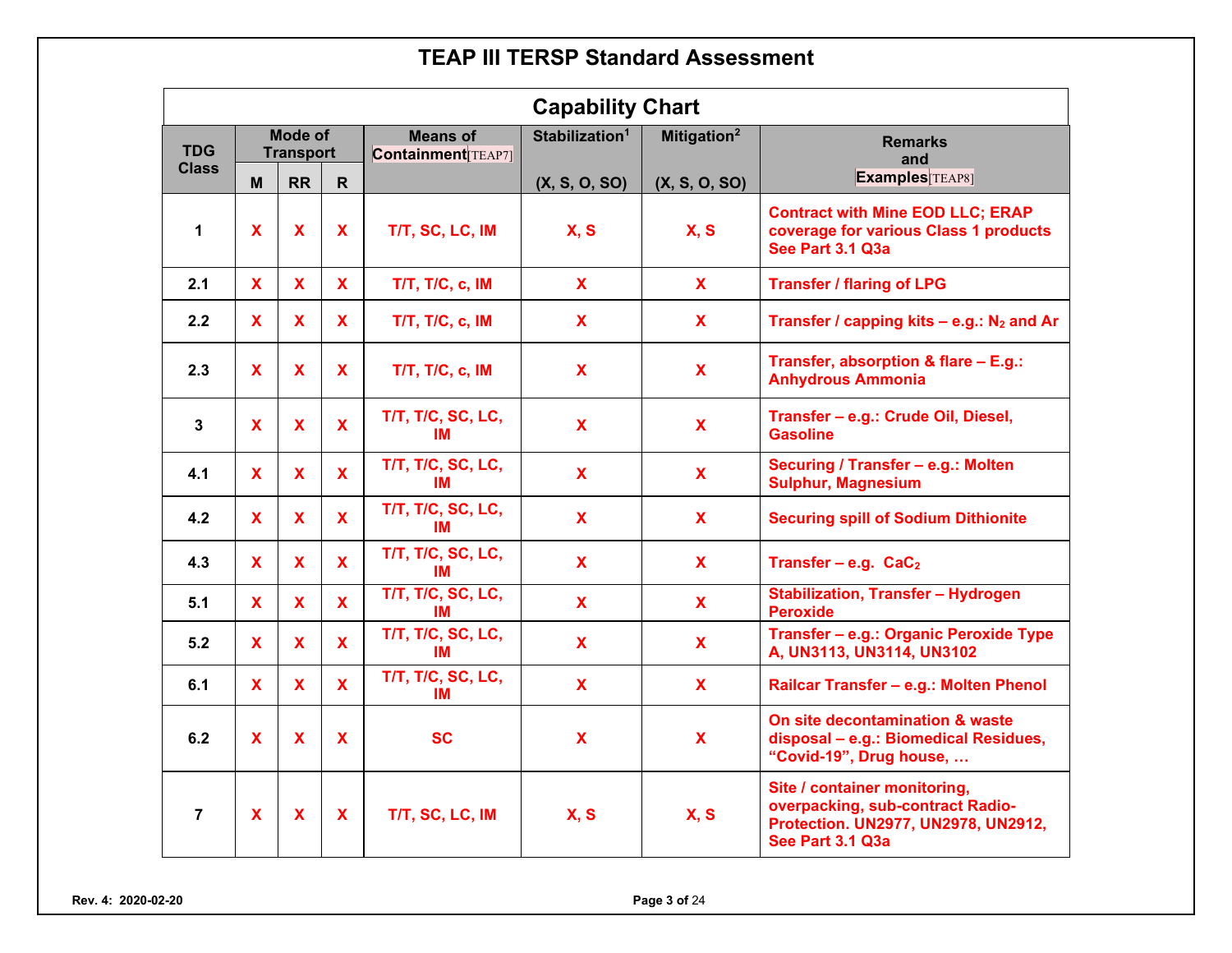| 8     |  | T/T, T/C, LC, c, IM |   | X | <b>Transfer / Neutralization / Securing.</b><br><b>Sulphuric Acid, sodium hydroxide</b>               |
|-------|--|---------------------|---|---|-------------------------------------------------------------------------------------------------------|
|       |  | T/T, T/C, LC, IM    | X | х | Transfer / Securing - e.g.:<br><b>Environmentally Hazardous</b><br>Substances, Liquid / Solid, N.O.S. |
| Other |  | T/T, T/C, LC, c, IM |   | Х | Transfer / Securing - e.g.: surfactants,<br>resins, pigment dyes, food products,<br>vegetable oils    |

#### **LEGEND:**

**M - Marine; RR - Railway; R - Road; X - Performs operation in house; S - Sub-contracted; O - Resources from outside area of coverage; SO -Subcontracted resources from outside area of coverage.** 

**1. Stabilization** includes operational activities directed towards ensuring the incident will not escalate by being able to detect, assess, stop and contain chemical leaks or spills (or potentials thereof) caused by a transportation incident involving dangerous or other goods.

**2. Mitigation** includes operational activities directed towards assessment and initial product recovery by means of product displacement. Product displacement includes, but is not limited to, neutralization, de-activation, repackaging or over packing, flaring or depressurization.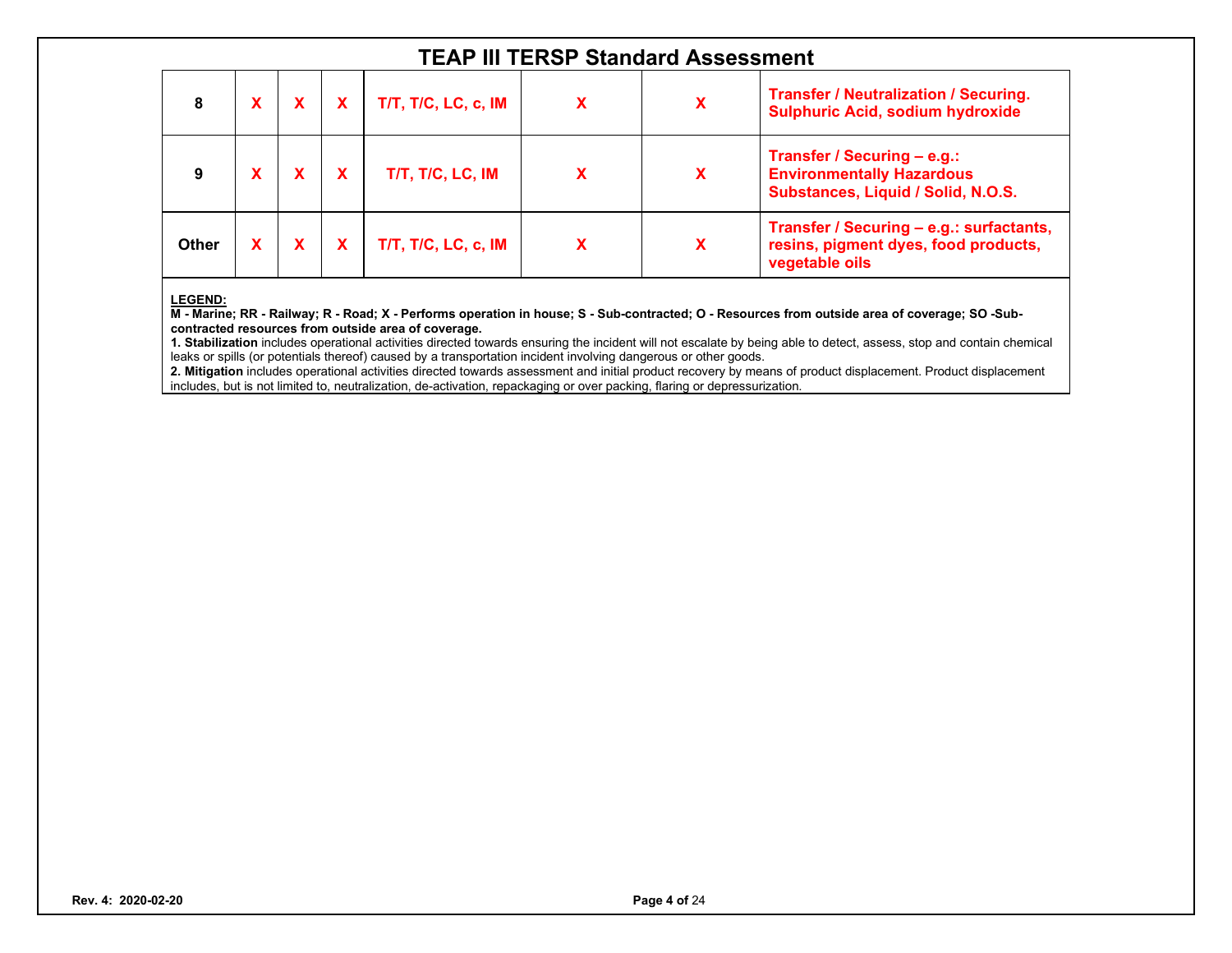#### **Status of Verbal Confirmation since last assessment**

**Date of last Assessment: 2018-10-25**

| <b>Question Number</b><br>(Part and Number)          | <b>Verbal Confirmation Remarks</b><br>(copy from assessment)                                                                                                                                   | <b>Status of Activities</b><br>(e.g. no activity, in progress, 50% complete,<br>system developed & implemented)       | <b>Assessor Remarks</b> TEAP91                                                                                                                                              |  |  |
|------------------------------------------------------|------------------------------------------------------------------------------------------------------------------------------------------------------------------------------------------------|-----------------------------------------------------------------------------------------------------------------------|-----------------------------------------------------------------------------------------------------------------------------------------------------------------------------|--|--|
| Part $1 -$<br>Management, Q. 2                       | <b>VERBAL CONFIRMATION: Update</b><br>the procedure to include Ops<br><b>Manager by October 2019</b>                                                                                           | <b>Complete into SOG Appendix 2 provided.</b>                                                                         | <b>Viewed GFL (p. 127) Operating</b><br><b>Documents and Administrative</b><br><b>Controls listing the Location Leader:</b><br><b>Dated December 2021</b>                   |  |  |
| <b>Part 2 – Activation</b><br>and Response, Q. 5     | <b>VERBAL CONFIRMATION: Link the</b><br><b>SOG Class 3 to the appropriate</b><br>appendix                                                                                                      | No link to appendix needed. Complete into<br>SOG, flammable liquids section pp. 75-77,<br>provided.                   | <b>Viewed "DIRECTIVES</b><br><b>OPÉRATIONNELLES NORMALISÉES",</b><br><b>Response Guidelines for Liquid Class</b><br><b>3 including checklist.</b><br>No page number or date |  |  |
| <b>Part 2 – Activation</b><br>and Response, Q.<br>8c | <b>VERBAL CONFIRMATION: develop</b><br>& implement a formal tracking<br>system                                                                                                                 | <b>Complete, "Formule Action Corrective"</b><br>provided.                                                             | <b>Viewed White Board tracking at facility.</b><br><b>Verbal confirmation: activities need to</b><br>be part of a documented program                                        |  |  |
| Part $4.1 -$<br>Preparedness,<br>Training, Q. 1      | <b>VERBAL CONFIRMATION: Ensure</b><br>all categories have a refresher<br>dates (eg, capping kits); Itemize<br>the Product handling and recovery<br>+ container specific response<br>technique. | <b>Complete into revised Training Matrix</b><br>provided.                                                             | <b>Issue is still outstanding "The Product</b><br><b>Recovery / Transfers" heading needs</b><br>to be itemized.                                                             |  |  |
| Part $4.1 -$<br>Preparedness,<br>Training, Q. 3      | <b>VERBAL CONFIRMATION: to</b><br>incorporate written and<br>demonstrated competencies as<br>appropriate (e.g. CPC, Air<br>monitoring)                                                         | <b>Complete into training matrix, courses</b><br>provided, personal files, certificates issued<br>to ER Team Members. | <b>Currently using standard IFSAC forms</b>                                                                                                                                 |  |  |
| Part 4.2 -<br>Preparedness,<br>Exercises, Q. 3c      | <b>VERBAL CONFIRMATION: develop</b><br>& implement a formal tracking<br>system                                                                                                                 | <b>Complete into "Formule Action Corrective"</b><br>provided.                                                         | <b>Viewed White Board tracking at facility.</b><br>Verbal confirmation: activities need to                                                                                  |  |  |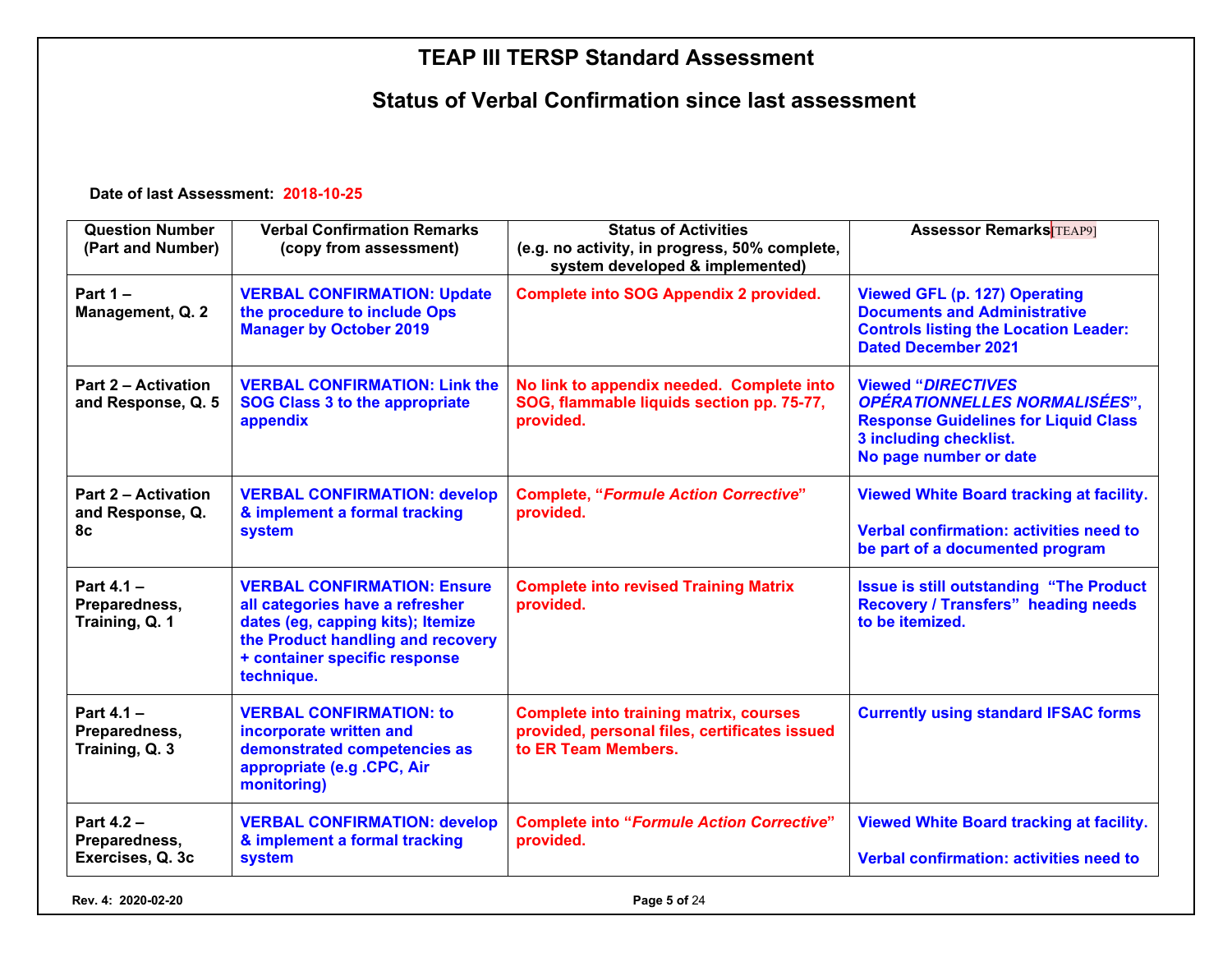| <b>TEAP III TERSP Standard Assessment</b>       |                             |                                                                                                                                        |                                                       |  |  |  |  |  |  |
|-------------------------------------------------|-----------------------------|----------------------------------------------------------------------------------------------------------------------------------------|-------------------------------------------------------|--|--|--|--|--|--|
|                                                 |                             |                                                                                                                                        | be part of a documented program                       |  |  |  |  |  |  |
| Part $4.3 -$<br>Equipment,<br>Maintenance, Q. 1 | a report for the bump tests | VERBAL CONFIRMATION: Provide   Complete and into force each time a test<br>(bump or calibration) is realized (Ref.: INet)<br>reports). | Viewed screen shot of bump test -<br>dated 2021-12-17 |  |  |  |  |  |  |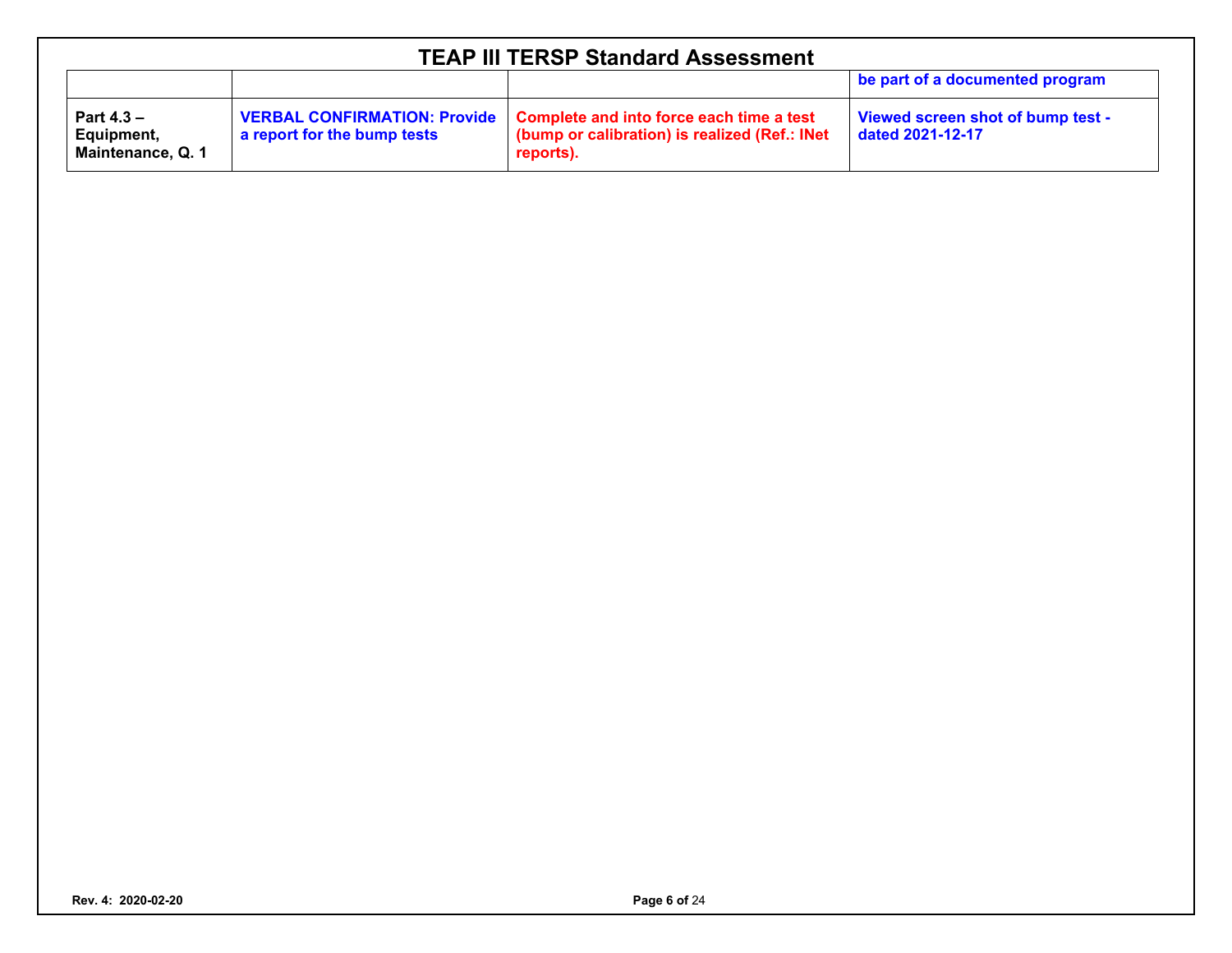|              | <b>TEAP III TERSP Standard Assessment</b>                                                                                                                                                                                                   |                           |           |                                                                                                                                                                                                     |              |                 |                                                                                                                                                              |  |  |
|--------------|---------------------------------------------------------------------------------------------------------------------------------------------------------------------------------------------------------------------------------------------|---------------------------|-----------|-----------------------------------------------------------------------------------------------------------------------------------------------------------------------------------------------------|--------------|-----------------|--------------------------------------------------------------------------------------------------------------------------------------------------------------|--|--|
|              |                                                                                                                                                                                                                                             | <b>TERSP</b>              |           |                                                                                                                                                                                                     |              | <b>Assessed</b> |                                                                                                                                                              |  |  |
|              | <b>Question</b>                                                                                                                                                                                                                             | <b>Yes</b>                | <b>No</b> | <b>TERSP Comment</b>                                                                                                                                                                                | <b>Yes</b>   | <b>No</b>       | <b>Assessor Comment</b>                                                                                                                                      |  |  |
|              | <b>Part 1 - Management</b>                                                                                                                                                                                                                  |                           |           |                                                                                                                                                                                                     |              |                 |                                                                                                                                                              |  |  |
| 1            | Is there a statement TEAP10] of the<br><b>TERSP's commitment addressing</b><br>health, safety, and environment?                                                                                                                             | $\mathbf{x}$              |           | <b>GFL Env. Inc. Policy, Code of</b><br><b>Conduct and Health, and</b><br><b>Safety policies. Refer to</b><br><b>Standard Operating</b><br><b>Guidelines (SOG), reviewed</b><br><b>August 2020.</b> | $\mathbf{x}$ |                 | <b>Viewed GFL Environmental</b><br>Inc., Health and Safety Policy<br>Statement signed by the CEO -<br>dated 2021-01-01                                       |  |  |
| $\mathbf{2}$ | Has responsibility for the management<br>and updating of the TEAP III TERSP<br><b>Standard Assessment (Capability Chart,</b><br><b>TERSP comment and Emergency</b><br>Response or Exercise Table) been<br>assigned and documented? [TEAP11] | $\boldsymbol{\mathsf{X}}$ |           | The responsibility is the<br><b>Location leaders.</b>                                                                                                                                               | X            |                 | <b>Viewed GFL (p. 127) Operating</b><br><b>Documents and Administrative</b><br><b>Controls listing the Location</b><br>Leader:<br><b>Dated December 2021</b> |  |  |
| 3            | Has the TEAP III TERSP Standard<br>[TEAP12] Annual Update been completed<br>and submitted?                                                                                                                                                  | $\mathbf x$               |           | <b>Last update and submittal</b><br>dated as of September 27,<br>2019.                                                                                                                              | X            |                 | <b>Viewed posted Annual Update</b><br>on teap3.ca                                                                                                            |  |  |
| 4            | Have you identified all legal<br>requirements TEAP13]pertaining to your<br>transportation emergency response<br>business? For example: TDG, WHMIS,<br>CSA, manufacturers' recommendations                                                   | X                         |           | <b>GFL Env. Inc. meets and</b><br>exceeds all Legal<br><b>Requirements associated with</b><br>the running of its business.                                                                          | X            |                 | <b>Viewed records for TDG &amp;</b><br><b>WHMIS training and hose &amp;</b><br><b>Level A testing records</b>                                                |  |  |
| 5            | Minimum insurance requirements:                                                                                                                                                                                                             |                           |           |                                                                                                                                                                                                     |              |                 |                                                                                                                                                              |  |  |
| 5a           | Is the company in good standing with<br>relevant federal, provincial, territorial<br>workers' compensation<br>authority? TEAP14]                                                                                                            | $\boldsymbol{\mathsf{X}}$ |           | <b>Current Letter of Clearance</b><br>available.                                                                                                                                                    | $\mathbf{x}$ |                 | <b>Viewed letter from CNESST</b><br>dated 2021-01-15                                                                                                         |  |  |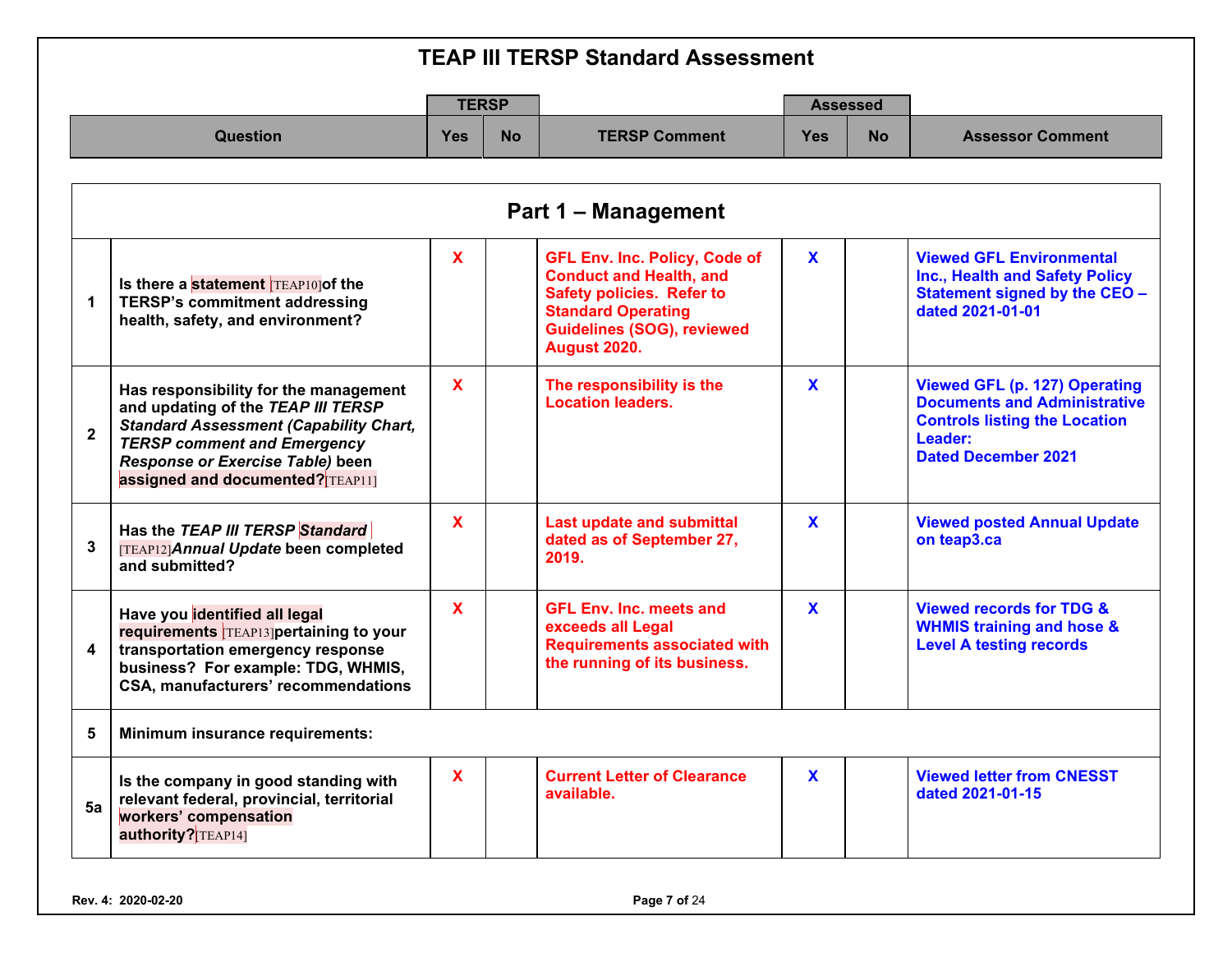|                |                                                                                                                             | <b>TERSP</b> |           |                                                                                                                                              |            | <b>Assessed</b> |                                                                                                                                                                                                                                                                                           |
|----------------|-----------------------------------------------------------------------------------------------------------------------------|--------------|-----------|----------------------------------------------------------------------------------------------------------------------------------------------|------------|-----------------|-------------------------------------------------------------------------------------------------------------------------------------------------------------------------------------------------------------------------------------------------------------------------------------------|
|                | <b>Question</b>                                                                                                             | Yes          | <b>No</b> | <b>TERSP Comment</b>                                                                                                                         | <b>Yes</b> | <b>No</b>       | <b>Assessor Comment</b>                                                                                                                                                                                                                                                                   |
|                |                                                                                                                             |              |           |                                                                                                                                              |            |                 |                                                                                                                                                                                                                                                                                           |
| 5 <sub>b</sub> | Public Liability and Property Damage, \$5<br>million? TEAP15]                                                               | X            |           | GFL Env. Inc. holds $$5 M +$                                                                                                                 | X          |                 | <b>Viewed Certificate of Insurance</b><br>(Purves Redmond Limited)<br>dated 2021-03-31                                                                                                                                                                                                    |
| 5c             | Environmental, \$5 million? TEAP16                                                                                          | X            |           | GFL Env. Inc. Holds $$5 M +$                                                                                                                 | X          |                 | <b>Viewed Certificate of Insurance</b><br>(Purves Redmond Limited)<br>dated 2021-03-31                                                                                                                                                                                                    |
| 6              | Is there a management system in place<br>to notify affected clients of any change<br>[TEAP17]in capability and/or capacity? | X            |           | <b>Client notification is</b><br>completed by S. Picininni<br>business development<br>manager delegated to whom it<br>concerns, if required. | X          |                 | <b>Viewed email (2021-06-22)</b><br>issued by the corporate office<br>to Transport Canada, DG that<br>the QC facility experienced a<br>fire and that the capability<br>status was being evaluated.<br><b>Numerous other verbal</b><br>notifications by local personnel<br>were conducted. |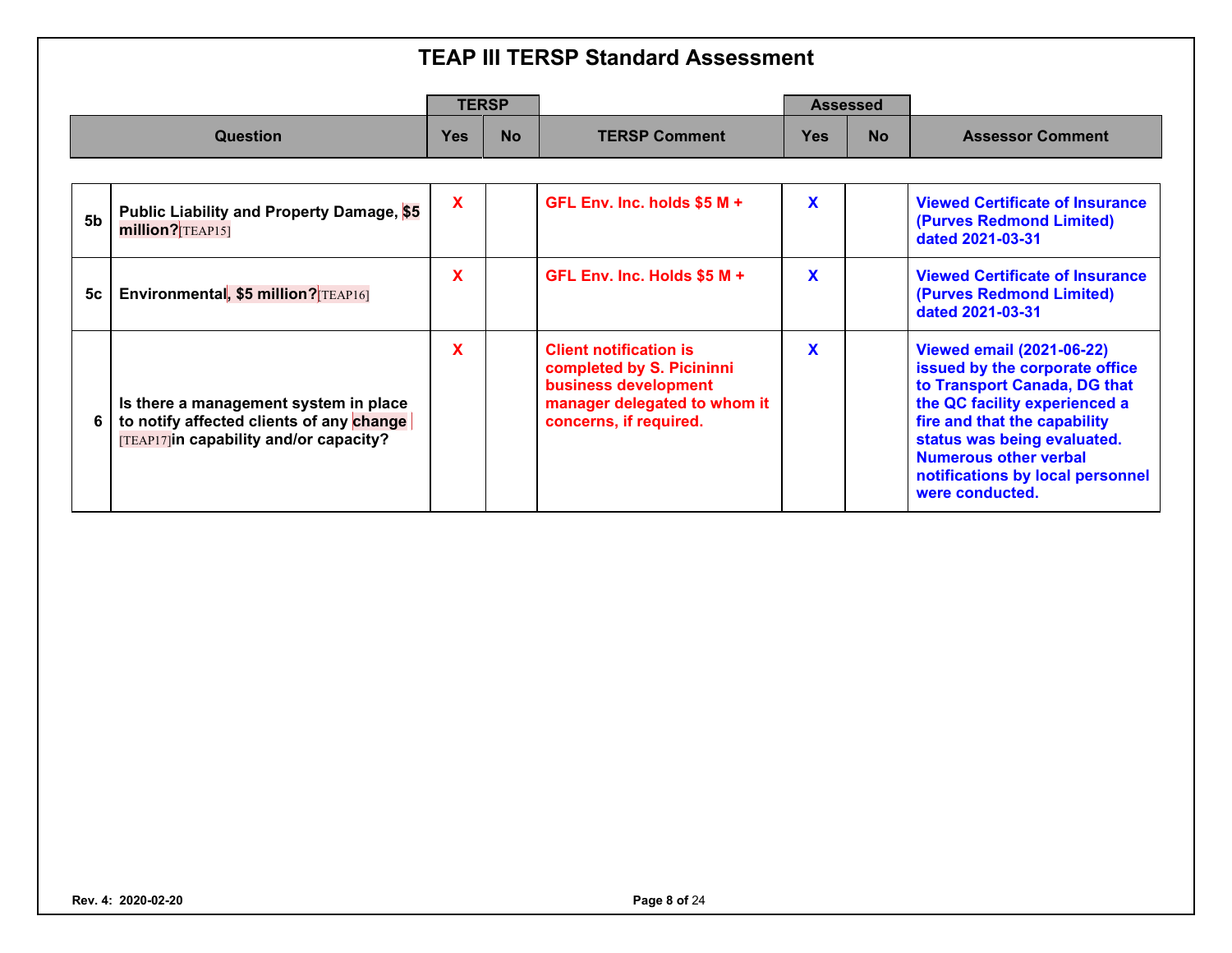|                |                                                                                                                                                       |                           |           | <b>TEAP III TERSP Standard Assessment</b>                                                 |              |                                                                                                                                                                                                                                                                                                                                                                                              |                                                                                                                                                                                                                                          |
|----------------|-------------------------------------------------------------------------------------------------------------------------------------------------------|---------------------------|-----------|-------------------------------------------------------------------------------------------|--------------|----------------------------------------------------------------------------------------------------------------------------------------------------------------------------------------------------------------------------------------------------------------------------------------------------------------------------------------------------------------------------------------------|------------------------------------------------------------------------------------------------------------------------------------------------------------------------------------------------------------------------------------------|
|                |                                                                                                                                                       | <b>TERSP</b>              |           |                                                                                           |              | <b>Assessed</b>                                                                                                                                                                                                                                                                                                                                                                              |                                                                                                                                                                                                                                          |
|                | <b>Question</b>                                                                                                                                       | <b>Yes</b>                | <b>No</b> | <b>TERSP Comment</b>                                                                      | <b>Yes</b>   | <b>No</b>                                                                                                                                                                                                                                                                                                                                                                                    | <b>Assessor Comment</b>                                                                                                                                                                                                                  |
|                |                                                                                                                                                       |                           |           | <b>Part 2 – Activation and Response</b>                                                   |              |                                                                                                                                                                                                                                                                                                                                                                                              |                                                                                                                                                                                                                                          |
| 1              | Is there a 24-hour emergency response<br>activation telephone number? TEAP18]                                                                         | $\mathbf x$               |           | As outlined in the S.O.G. i.e. 1<br>(888) 922-3330                                        | $\mathbf{x}$ |                                                                                                                                                                                                                                                                                                                                                                                              | <b>Tested 24-hour Activation</b><br>Number on 2021-12-06 at 1900.<br><b>Questions asked: company</b><br>name, location and commodity<br>name then connected to the<br><b>Team Leader A. Robichaud.</b><br><b>Elapsed time 7 minutes.</b> |
| $\mathbf{2}$   | Is there a documented activation<br>protocol (flowchart or other) for<br>coordinators and response personnel in<br>the event of an emergency? TEAP19] | $\mathbf x$               |           | Outlined in the S.O.G.<br><b>Activation Flowchart (p. 3)</b>                              | $\mathbf x$  |                                                                                                                                                                                                                                                                                                                                                                                              | <b>Viewed SOG, page 23</b>                                                                                                                                                                                                               |
| 3              | Does the TERSP use a form to record<br>incident information? TEAP201                                                                                  | $\mathbf x$               |           | Outlined in the S.O.G. (latest<br>version)                                                | $\mathbf{x}$ |                                                                                                                                                                                                                                                                                                                                                                                              | Viewed Incident Report form -<br>dated October 2021                                                                                                                                                                                      |
| 4              | Which methods TEAP21 are used to access a current SDS on a 24-hour basis:                                                                             |                           |           |                                                                                           |              |                                                                                                                                                                                                                                                                                                                                                                                              |                                                                                                                                                                                                                                          |
| 4a             | Internal (paper or electronic)?                                                                                                                       | X                         |           | <b>SDS are obtained mostly</b><br>online at the time of<br>emergency call after incident. |              | ---                                                                                                                                                                                                                                                                                                                                                                                          | <b>Determined validation was not</b><br>necessary                                                                                                                                                                                        |
| 4 <sub>b</sub> | <b>CANUTEC?</b>                                                                                                                                       | X                         |           | <b>Unusually, and obtained</b><br>online as well, if applicable.                          |              | ---                                                                                                                                                                                                                                                                                                                                                                                          | <b>Determined validation was not</b><br>necessary                                                                                                                                                                                        |
| 4c             | Shipper/manufacturer?                                                                                                                                 | X                         |           | Specific information by e-mail.                                                           | ---          | ---                                                                                                                                                                                                                                                                                                                                                                                          | <b>Determined validation was not</b><br>necessary                                                                                                                                                                                        |
| 4d             | Internet (state method and web sites)?                                                                                                                | $\boldsymbol{\mathsf{X}}$ |           | When other options are not<br>available Web site (e.g.<br>CNESST).                        |              | $\frac{1}{2} \frac{1}{2} \frac{1}{2} \frac{1}{2} \frac{1}{2} \frac{1}{2} \frac{1}{2} \frac{1}{2} \frac{1}{2} \frac{1}{2} \frac{1}{2} \frac{1}{2} \frac{1}{2} \frac{1}{2} \frac{1}{2} \frac{1}{2} \frac{1}{2} \frac{1}{2} \frac{1}{2} \frac{1}{2} \frac{1}{2} \frac{1}{2} \frac{1}{2} \frac{1}{2} \frac{1}{2} \frac{1}{2} \frac{1}{2} \frac{1}{2} \frac{1}{2} \frac{1}{2} \frac{1}{2} \frac{$ | <b>Determined validation was not</b><br>necessary                                                                                                                                                                                        |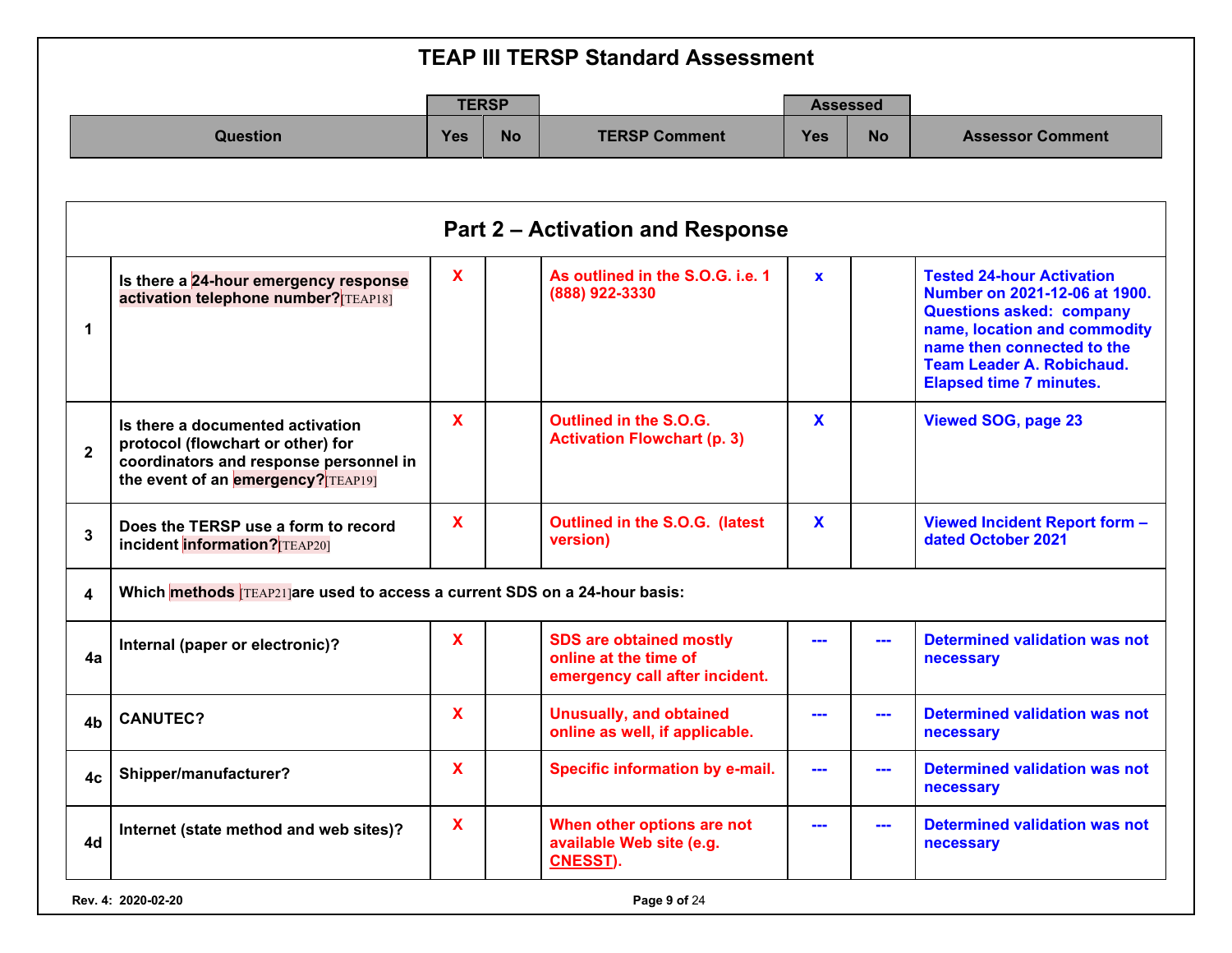|                |                                                                                                                                                                           | <b>TERSP</b> |                     |                                                                                                                                                                                                                                           | <b>Assessed</b> |           |                                                                                                                                                                                                                                                                                   |  |
|----------------|---------------------------------------------------------------------------------------------------------------------------------------------------------------------------|--------------|---------------------|-------------------------------------------------------------------------------------------------------------------------------------------------------------------------------------------------------------------------------------------|-----------------|-----------|-----------------------------------------------------------------------------------------------------------------------------------------------------------------------------------------------------------------------------------------------------------------------------------|--|
|                | <b>Question</b>                                                                                                                                                           | <b>Yes</b>   | <b>No</b>           | <b>TERSP Comment</b>                                                                                                                                                                                                                      | <b>Yes</b>      | <b>No</b> | <b>Assessor Comment</b>                                                                                                                                                                                                                                                           |  |
|                |                                                                                                                                                                           |              |                     |                                                                                                                                                                                                                                           |                 |           |                                                                                                                                                                                                                                                                                   |  |
| 4e             | Other (state method)?                                                                                                                                                     | $\mathbf{x}$ |                     | Databases, NIOSH, WISER,<br><b>ICSC, ERG, REACT, ALOHA,</b><br>ADIOS.                                                                                                                                                                     |                 | ---       | <b>Determined validation was not</b><br>necessary                                                                                                                                                                                                                                 |  |
| 5              | Are there Standard Operating Guidelines<br>[TEAP22] for dealing with response to all<br>products/classes/means of containment<br>identified in the Capability Chart?      | $\mathbf x$  |                     | <b>Specific response plans exist</b><br>for ERAP products and<br>response guidelines for non-<br><b>ERAP-able exist by Class and</b><br>means of containment.<br>S.O.G.s are used both for<br><b>Training and Field Work</b><br>purposes. | $\mathbf{x}$    |           | <b>Viewed SOG covering all</b><br>classes of DG (page 70-90<br>dated 2021-08)                                                                                                                                                                                                     |  |
| 6              | Are response activities for incidents<br>[TEAP23]documented?                                                                                                              | $\mathbf{x}$ |                     | <b>Activation Form, Incident</b><br><b>Report, and associated</b><br>documents are provided to<br>clients including photos,<br>analytics, pertinent<br>information                                                                        | $\mathbf{x}$    |           | <b>Viewed Incident Report, Work</b><br><b>Order and Debrief forms.</b><br><b>Verbal confirmation:</b><br><b>Ensure debrief</b><br>$\Delta \sim 10^4$<br>activities are utilized in<br>the Incident Report<br>form<br>clearly define action<br>items, due date &<br>responsibility |  |
| $\overline{7}$ | What is the target mobilization time from receiving an initial activation call to rolling with response team and equipment for incidents<br>requiring immediate response: |              |                     |                                                                                                                                                                                                                                           |                 |           |                                                                                                                                                                                                                                                                                   |  |
| 7a             | <b>During regular TEAP24 business hours?</b>                                                                                                                              |              | 30 to 60<br>minutes | 08:00 to 16:00 - 15 to 30<br>minutes for RTL depending on<br>the nature off the spill, and 30<br>to 60 minutes for RTM.                                                                                                                   | $\mathbf{x}$    |           | 2021-04-16: departed in 66<br>minutes with 2 registered<br><b>responders</b><br>2021-09-15: departed in 30<br>minutes with 2 registered<br>responders                                                                                                                             |  |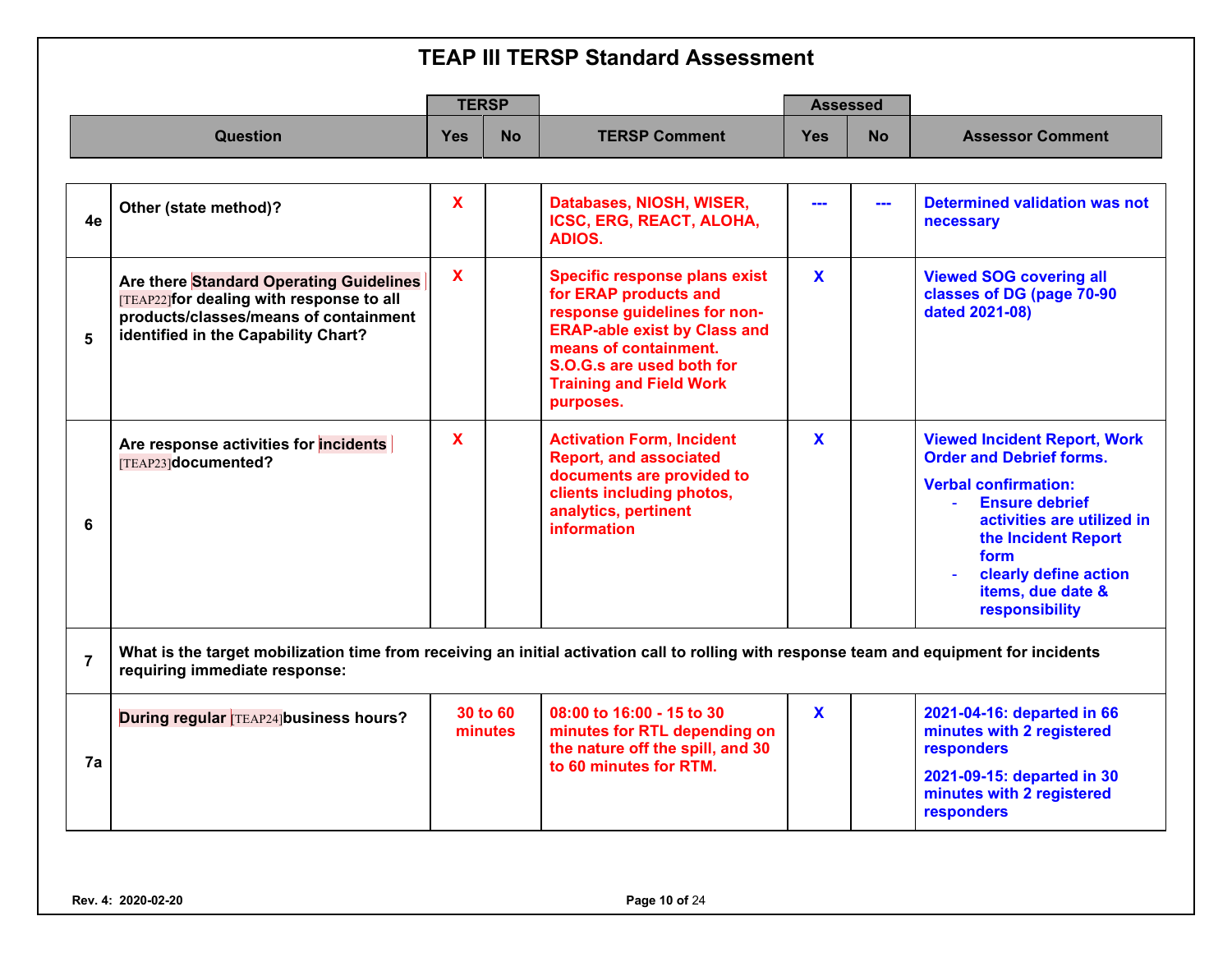|              |                                                                             |              | <b>TERSP</b>         |                                                                                                                                                                                           |              | <b>Assessed</b> |                                                                                                                                                                      |  |  |  |  |
|--------------|-----------------------------------------------------------------------------|--------------|----------------------|-------------------------------------------------------------------------------------------------------------------------------------------------------------------------------------------|--------------|-----------------|----------------------------------------------------------------------------------------------------------------------------------------------------------------------|--|--|--|--|
|              | <b>Question</b>                                                             | <b>Yes</b>   | <b>No</b>            | <b>TERSP Comment</b>                                                                                                                                                                      | <b>Yes</b>   | No.             | <b>Assessor Comment</b>                                                                                                                                              |  |  |  |  |
|              |                                                                             |              |                      |                                                                                                                                                                                           |              |                 |                                                                                                                                                                      |  |  |  |  |
| 7b           | Outside regular TEAP25 business hours?                                      |              | 60 to 120<br>minutes | 30 to 60 minutes for RTL, and<br>60 to 120 minutes for the RTM.                                                                                                                           | $\mathbf{x}$ |                 | 2021-02-10: departed in 20<br>minutes with 2 registered<br>responders                                                                                                |  |  |  |  |
| 8            | <b>Evaluation and debrief of responses:</b>                                 |              |                      |                                                                                                                                                                                           |              |                 |                                                                                                                                                                      |  |  |  |  |
| 8a           | How do you choose TEAP26 which<br>responses to debrief and document?        |              |                      | All responses are debriefed and documented<br>as to ensure complete review of Action Plan,<br>efficiency and reliability in line with<br><b>Continuous Improvement Goals (CIG).</b>       | $\mathbf{X}$ |                 | Debrief is now part of the<br><b>Incident Report form - dated</b><br>October 2021                                                                                    |  |  |  |  |
| 8b           | Does the debrief identify gaps and<br><b>corrective actions? TEAP271</b>    | $\mathbf{x}$ |                      | <b>Debrief and corrective actions</b><br>are part of GFL Env. Inc.<br>S.O.G. and are completed<br>during/after incidents. Clients<br>are involved when required.                          | $\mathbf{x}$ |                 | <b>Viewed Incident Report,</b><br><b>Debrief - Bon points and Points</b><br>à corriger<br><b>Verbal confirmation: clearly</b><br>identify action items & due<br>date |  |  |  |  |
| 8с           | <b>Describe TEAP28 how corrective actions</b><br>are tracked to completion. |              |                      | Corrective actions are tasked diligently to the<br>appropriate individual with due date reminder<br>for completion and the responsible Manager<br>follows up as to ensure implementation. | X            |                 | <b>Viewed White Board tracking at</b><br>facility.<br><b>Verbal confirmation: activities</b><br>need to be part of a<br>documented program                           |  |  |  |  |
| $\mathbf{q}$ | If you are listed in an ERAP, TEAP29] do<br>you have a copy of the ERAP?    | $\mathbf{x}$ |                      | <b>ERAPs are accessible /</b><br>available to RTL through GFL<br><b>Env. Inc. Public directory</b><br>under P:\ 11 PIUs.                                                                  | $\mathbf x$  |                 | <b>Viewed ERAP lists</b>                                                                                                                                             |  |  |  |  |
| 10           | How are ERAP updates obtained /<br>provided and tracked requests?           |              |                      | <b>Annual written communication for coverage</b><br>updates (e.g.: CCF, Contract Retainer).                                                                                               | X            |                 | <b>Viewed 2 email renewal</b><br>requests dated: 2021-01-05 &<br>2021-01-06                                                                                          |  |  |  |  |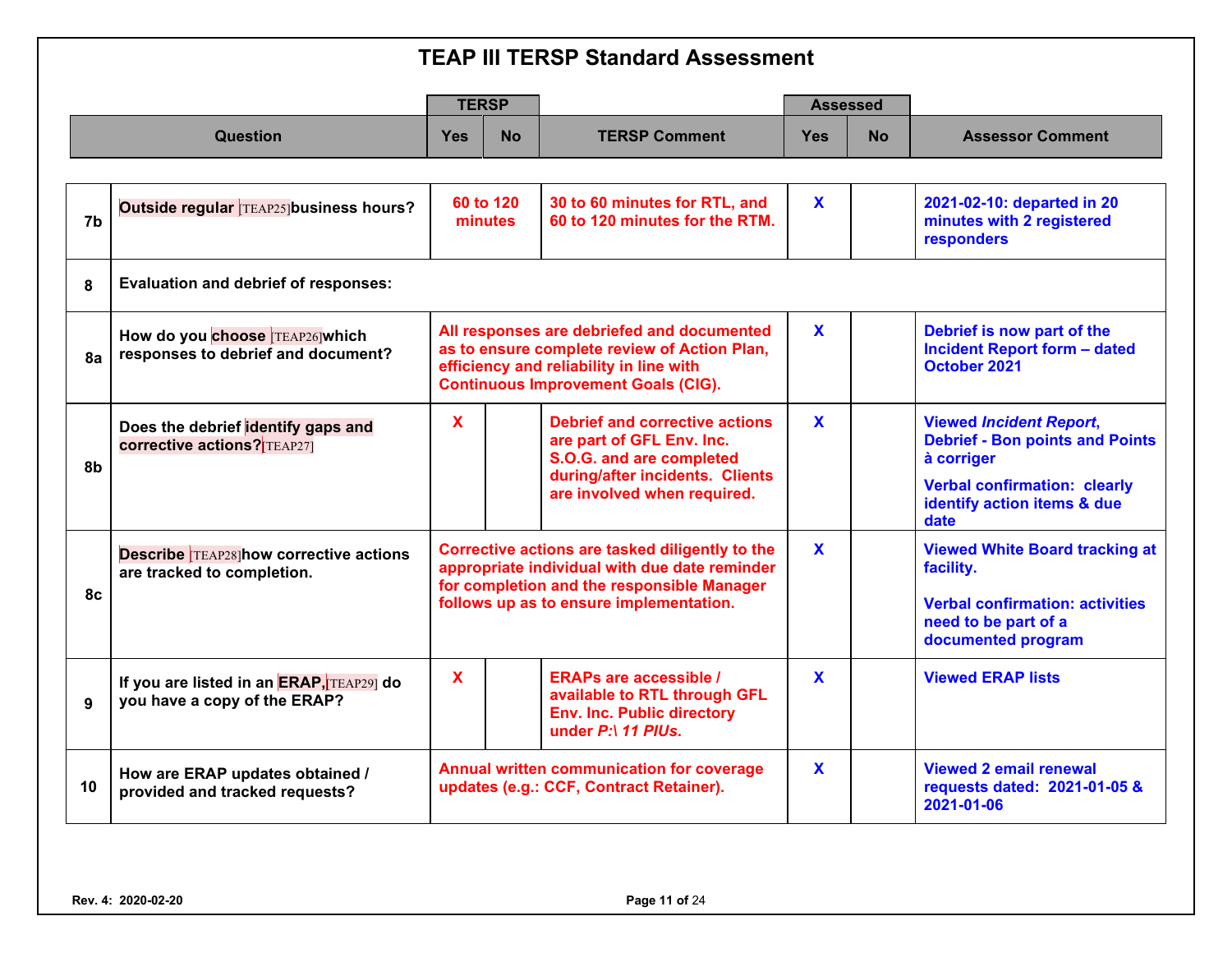|                 |            | <b>TERSP</b> |                      |     | <b>Assessed</b> |                         |
|-----------------|------------|--------------|----------------------|-----|-----------------|-------------------------|
| <b>Question</b> | <b>Yes</b> | <b>No</b>    | <b>TERSP Comment</b> | Yes | <b>No</b>       | <b>Assessor Comment</b> |

| 1              | Are current contact lists TEAP30]available for:                                                                                               |              |                                                                                                                                |             |     |                                                                          |
|----------------|-----------------------------------------------------------------------------------------------------------------------------------------------|--------------|--------------------------------------------------------------------------------------------------------------------------------|-------------|-----|--------------------------------------------------------------------------|
| 1a             | <b>Response coordinators?</b>                                                                                                                 | $\mathbf{x}$ | <b>Contact lists are maintained in</b><br>GFL Env. Inc. S.O.G., and are<br>reviewed occasionally and<br>updated when required. | $\mathbf x$ |     | <b>Viewed list with contact</b><br>information of all employees          |
| 1 <sub>b</sub> | <b>Team Leaders and team members?</b>                                                                                                         | X            | <b>Contact lists are maintained in</b><br>GFL Env. Inc. S.O.G. and are<br>reviewed occasionally and<br>updated when required.  | $\mathbf x$ |     | <b>Viewed list with contact</b><br>information of all employees          |
| 1c             | Clients?                                                                                                                                      | $\mathbf{x}$ | <b>Contact list are maintained</b><br>into ERAP documentation and<br>mobiles library.                                          | $\mathbf x$ |     | <b>Viewed contact lists for 2</b><br>clients                             |
| 1 <sub>d</sub> | <b>Government agencies?</b>                                                                                                                   | X            | <b>Contact list are maintained</b><br>into GFL Env. Inc. S.O.G.                                                                |             | --- | <b>Not viewed</b>                                                        |
| $\overline{2}$ | Has a list of equipment resource<br>services (e.g. vacuum trucks, heavy<br>moving equipment) in TERSP response<br>area TEAP31]been developed? | X            | <b>Equipment available through</b><br><b>GFL Env. network and third</b><br>parties is available upon<br>request.               |             | --- | <b>Not viewed</b>                                                        |
| 3a             | Describe any personnel or unique<br>equipm TEAP32 ent outsourced?                                                                             | X            | <b>Class 1: EOD LLC</b><br>Class 7: Radio-Protection -<br><b>RSO</b><br><b>GHD for air monitoring as</b><br>required           | $\mathbf x$ |     | <b>Viewed service contracts</b>                                          |
| 3 <sub>b</sub> | If yes, does a written agreement<br>e <sup>TEAP33</sup>  Xist:                                                                                | X            | <b>Written agreements are</b><br>available upon request.                                                                       | X           |     | <b>Viewed agreement with:</b><br>- Radio-Protection<br>(Broisbriand QC); |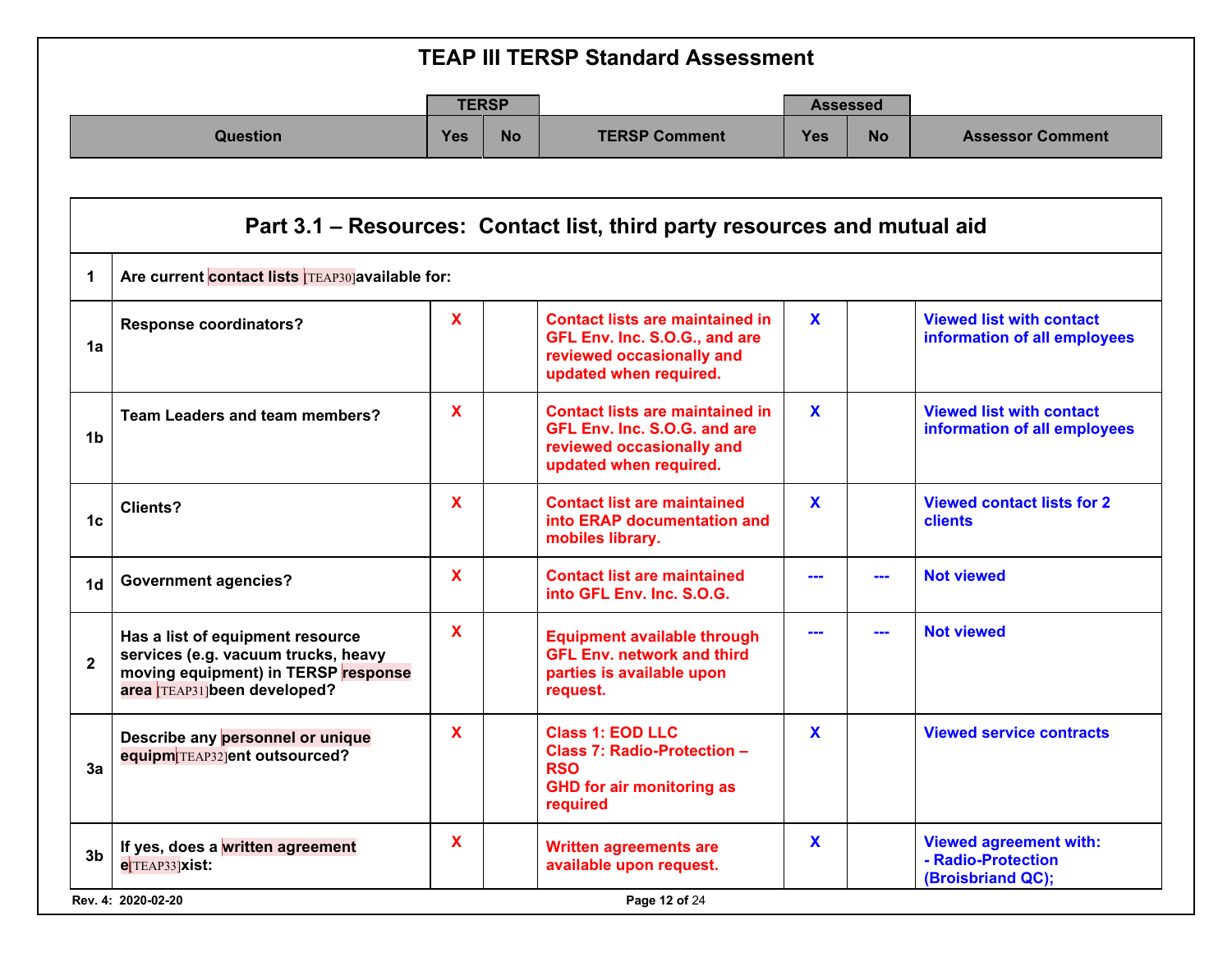|                  |                                                                  | <b>TERSP</b> |              |                                                                            | <b>Assessed</b> |           |                                                                                              |
|------------------|------------------------------------------------------------------|--------------|--------------|----------------------------------------------------------------------------|-----------------|-----------|----------------------------------------------------------------------------------------------|
|                  | Question                                                         | <b>Yes</b>   | <b>No</b>    | <b>TERSP Comment</b>                                                       | <b>Yes</b>      | <b>No</b> | <b>Assessor Comment</b>                                                                      |
|                  |                                                                  |              |              |                                                                            |                 |           |                                                                                              |
|                  |                                                                  |              |              |                                                                            |                 |           | - Mine E.O.D. (Québec QC);                                                                   |
|                  |                                                                  |              |              |                                                                            |                 |           | - GHD                                                                                        |
| $\boldsymbol{4}$ | Are written agreements TEAP34 established with other TERSPs for: |              |              |                                                                            |                 |           |                                                                                              |
| 4a               | Coverage in your region?                                         |              | $\mathbf{x}$ | Only for Class 1 & 7                                                       |                 | ---       | <b>Not viewed</b>                                                                            |
| 4 <sub>b</sub>   | Coverage outside your region?                                    | $\mathbf x$  |              | <b>GFL Environmental Inc.</b><br>network; RST Industries,<br><b>NUCOR:</b> | X               |           | <b>Viewed Mutual Aid Agreement</b><br>with Nucor                                             |
| 4c               | You to support them in your region?                              | X            |              | <b>GHD; Quantum Murray Env.;</b><br>and Terrapure Env.                     | X               |           | <b>Viewed Reciprocal Master</b><br><b>Service Agreement with GHD</b><br>effective 2019-07-22 |
| 5                | Are these other TERSPs registered with TEAP III for:             |              |              |                                                                            |                 |           |                                                                                              |
| 5a               | Coverage in your region?                                         |              | X            |                                                                            |                 |           | <b>Not viewed</b>                                                                            |
| 5 <sub>b</sub>   | Coverage outside your region?                                    | X            |              | <b>GFL Environmental Inc.</b><br>network; RST Industries,<br><b>NUCOR</b>  | X               |           | Viewed names on teap3.ca                                                                     |
| <b>5c</b>        | You to support them in your region?                              | X            |              | <b>RST Industries; Quantum</b><br><b>Murray Env.; Terrapure Env.</b>       | X               |           | <b>Viewed names on teap3.ca</b>                                                              |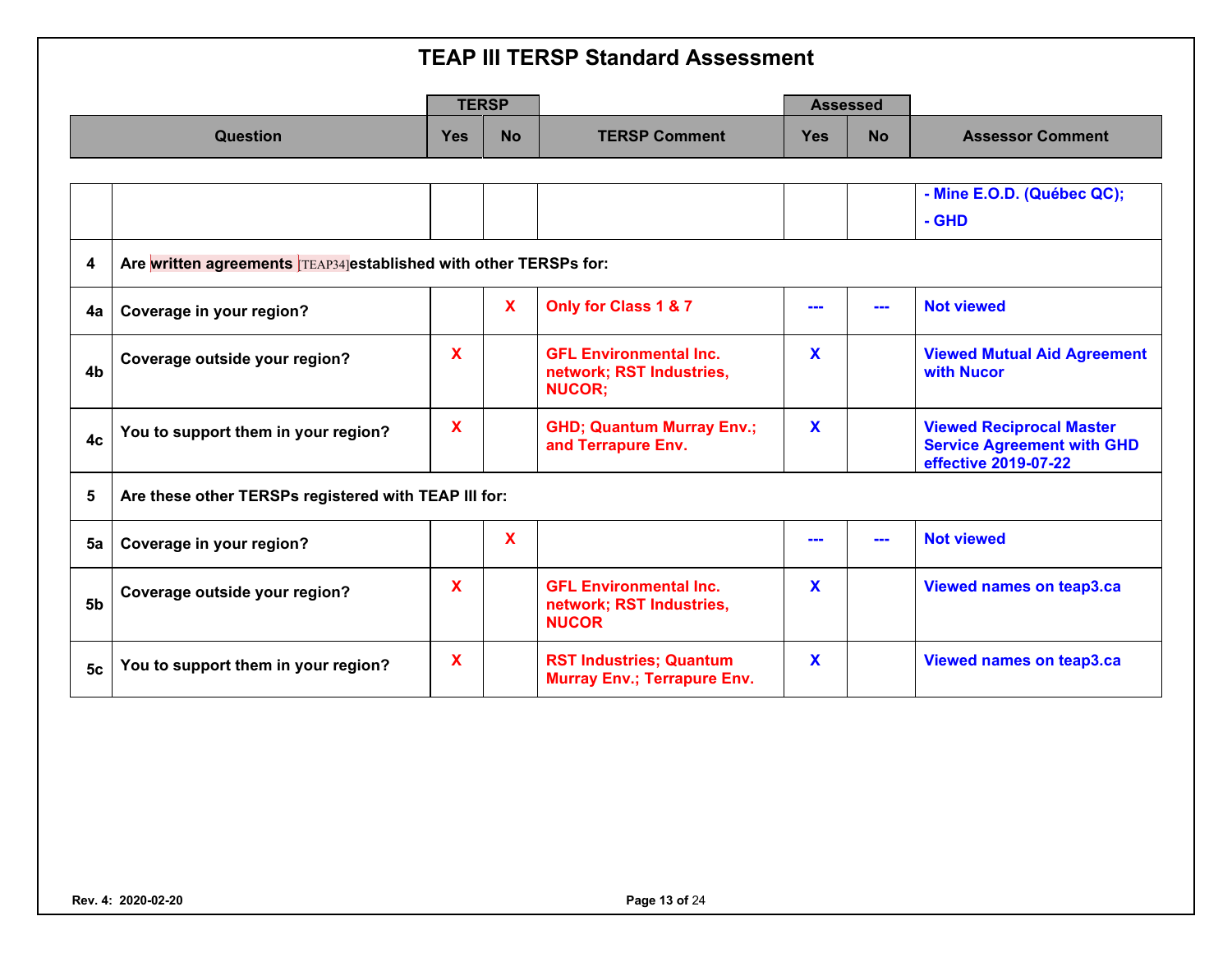|                 |            | <b>TERSP</b> |                      |            | <b>Assessed</b> |                         |
|-----------------|------------|--------------|----------------------|------------|-----------------|-------------------------|
| <b>Question</b> | <b>Yes</b> | <b>No</b>    | <b>TERSP Comment</b> | <b>Yes</b> | <b>No</b>       | <b>Assessor Comment</b> |

|                | Part 3.2 – Resources, Equipment and Materials                                                                                        |             |                                                                                                                                                                                                                                         |              |                                                                                                                             |  |  |  |  |  |  |
|----------------|--------------------------------------------------------------------------------------------------------------------------------------|-------------|-----------------------------------------------------------------------------------------------------------------------------------------------------------------------------------------------------------------------------------------|--------------|-----------------------------------------------------------------------------------------------------------------------------|--|--|--|--|--|--|
| 1              | Is there equipment for communications TEAP35 between:                                                                                |             |                                                                                                                                                                                                                                         |              |                                                                                                                             |  |  |  |  |  |  |
| 1a             | The Home Coordinator and the incident<br>scene?                                                                                      | $\mathbf x$ | <b>Mobile; Land-Lines;</b><br><b>Computers.</b>                                                                                                                                                                                         | $\mathbf x$  | Viewed on siteCell phones,<br>laptops.                                                                                      |  |  |  |  |  |  |
| 1 <sub>b</sub> | Personnel at the incident scene?                                                                                                     | $\mathbf x$ | Mobile; Mobile (Class 1, Div.<br>1); Satellite; Two-ways radios.                                                                                                                                                                        | $\mathbf{x}$ | Viewed on site approx 20<br>intrinsically safe portable<br>radios.                                                          |  |  |  |  |  |  |
| $\mathbf{2}$   | Does the company meet the requirements of the TEAP III TERSP Standard Essential and Specialty Equipment List for:                    |             |                                                                                                                                                                                                                                         |              |                                                                                                                             |  |  |  |  |  |  |
| 2a             | <b>Essential TEAP36 Equipment items at the</b><br>location?                                                                          | X           | <b>GFL Env. Inc. Meets and</b><br>exceeds the standard<br>essential equipment list.                                                                                                                                                     | $\mathbf{x}$ | <b>Viewed equipment that meets</b><br>the Essential Equipment List                                                          |  |  |  |  |  |  |
| 2 <sub>b</sub> | Specialty <b>TEAP37</b> Equipment items at the<br>location?                                                                          | X           | <b>GFL Env. Inc. Meets many of</b><br>the requirements held on the<br>specialized equipment list.<br><b>LNG; LPG; Sulfur Dioxide;</b><br><b>Chlorine; Cylinder Recovery</b><br><b>Vessel; Magnetic Patches;</b><br>"Diphoterine" Shower | $\mathbf{x}$ | <b>Viewed the equipment that</b><br>meets the stated capability at<br>main facility and containers at<br>previous location. |  |  |  |  |  |  |
| 3              | Are programs in place for ensuring<br>equipment meets applicable Canadian<br>certification and registration<br>requirements? TEAP381 | $\mathbf x$ | <b>Canadian certification and</b><br>registration requirements<br>surveillance through GFL<br>network.                                                                                                                                  | $\mathbf{x}$ | <b>Viewed hose testing records</b>                                                                                          |  |  |  |  |  |  |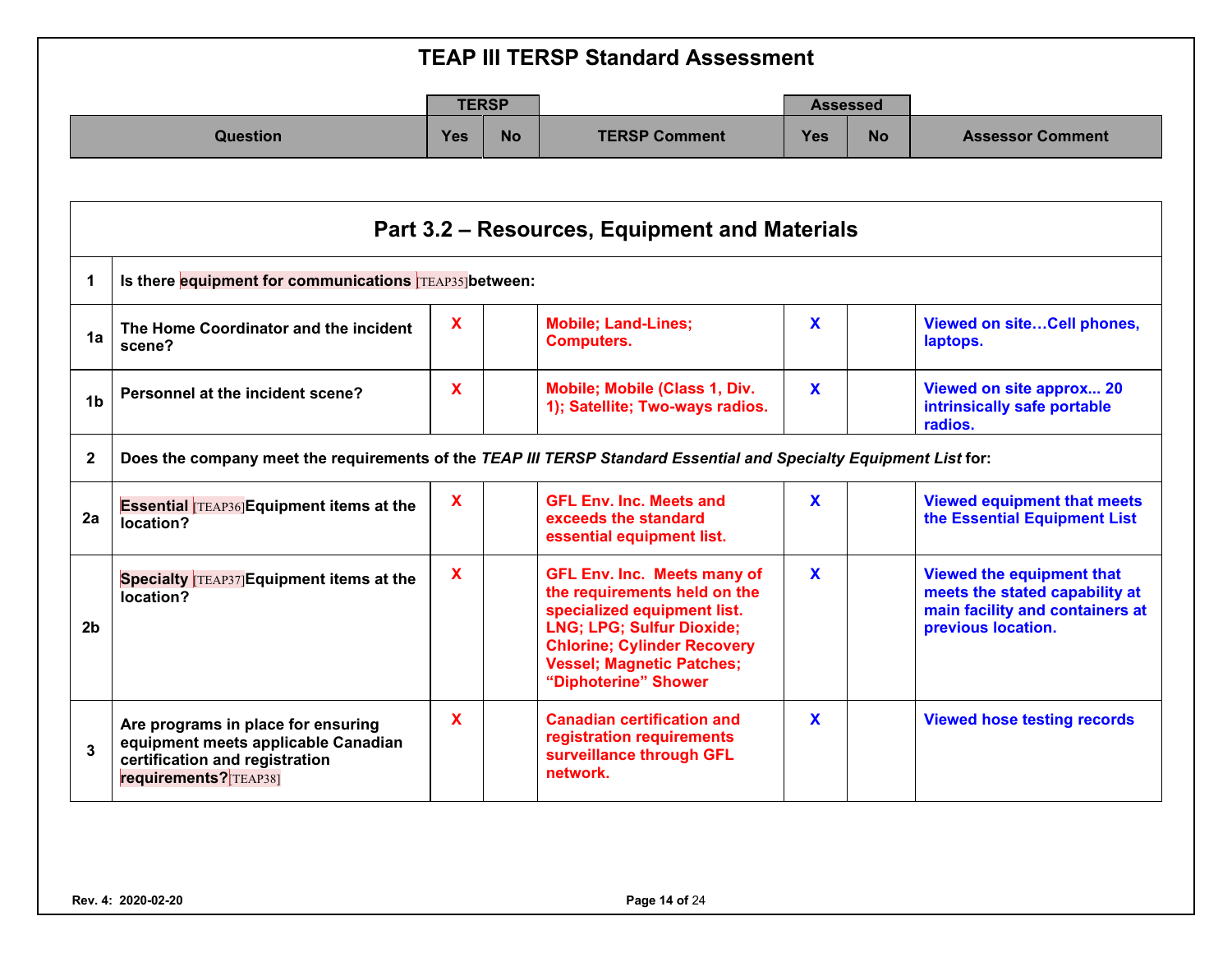|                 |            | <b>TERSP</b> | <b>Assessed</b>      |            |           |                         |
|-----------------|------------|--------------|----------------------|------------|-----------|-------------------------|
| <b>Question</b> | <b>Yes</b> | <b>No</b>    | <b>TERSP Comment</b> | <b>Yes</b> | <b>No</b> | <b>Assessor Comment</b> |

|                | Part 3.3 - Resources, Personnel                                                         |                |                                                                                                                    |              |  |                                                                  |  |  |  |  |
|----------------|-----------------------------------------------------------------------------------------|----------------|--------------------------------------------------------------------------------------------------------------------|--------------|--|------------------------------------------------------------------|--|--|--|--|
|                | How many response personnel are trained to the TEAP III TERSP Standard Training Matrix: |                |                                                                                                                    |              |  |                                                                  |  |  |  |  |
| 1a             | <b>TEAP III registered TEAP39]Team</b><br>Leaders?                                      | $\overline{2}$ | <b>Team Leaders exceed</b><br>minimum training<br>requirements:<br>1. Z. Fortin;<br>2. A. Robichaud                | $\mathbf{x}$ |  | Viewed training records for the<br>team leaders                  |  |  |  |  |
| 1 <sub>b</sub> | TEAP III registered TEAP40 team<br>members?                                             | $\overline{2}$ | <b>Team Members exceed</b><br>minimum training<br>requirements:<br>1. J. Tessier;<br>2. J. Allen                   | $\mathbf{x}$ |  | Viewed training records for the<br>response team members         |  |  |  |  |
| 1 <sub>c</sub> | Other TEAP41] Team Leaders?                                                             | 3              | P. Boyd;<br>T. Laperriere;<br>J. Burns                                                                             |              |  |                                                                  |  |  |  |  |
| 1 <sub>d</sub> | Other TEAP42 team members?                                                              | 3              | C. Boily;<br>S. Seguin;<br>S. Piccinini                                                                            |              |  |                                                                  |  |  |  |  |
| $\mathbf{2}$   | Is there a fit for duty program TEAP43]?                                                | X              | <b>Medical monitoring completed</b><br>for Level A and B entries.<br><b>Return to Work Program is in</b><br>place. | $\mathbf{x}$ |  | <b>Viewed SOG Fit for Duty</b><br>Program, Appendix 1 page 131   |  |  |  |  |
| $\mathbf{3}$   | Is there post-incident stress<br>management program TEAP44]?                            | $\mathbf x$    | <b>Outlined in GFL Env. Inc.</b><br><b>Collective Insurance Program,</b><br>as well as ER Management<br>Program.   | $\mathbf x$  |  | <b>Viewed SOG Incident Stress</b><br><b>Management, page 125</b> |  |  |  |  |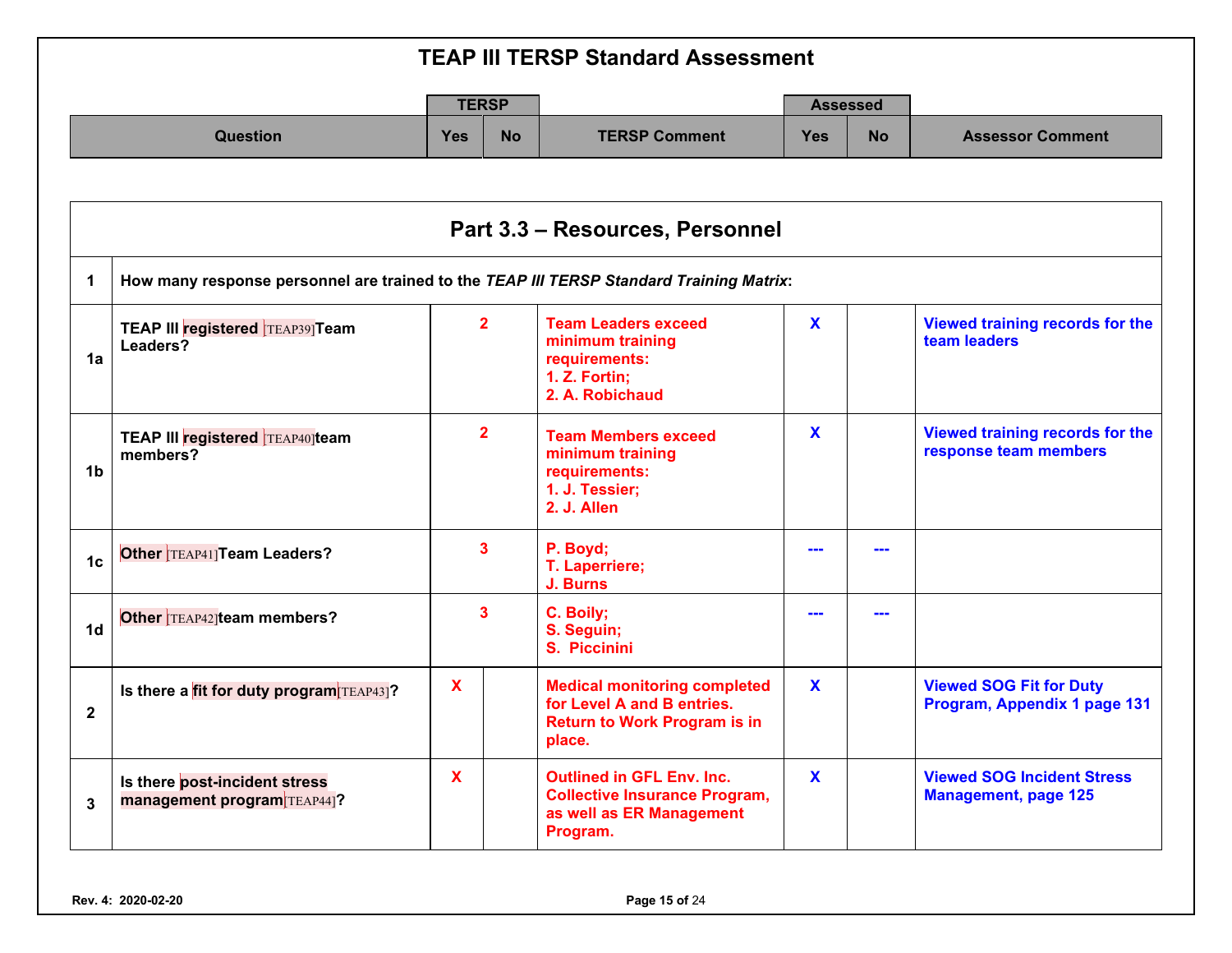| <b>TEAP III TERSP Standard Assessment</b> |            |              |                      |                 |           |                         |
|-------------------------------------------|------------|--------------|----------------------|-----------------|-----------|-------------------------|
|                                           |            | <b>TERSP</b> |                      | <b>Assessed</b> |           |                         |
| <b>Question</b>                           | <b>Yes</b> | <b>No</b>    | <b>TERSP Comment</b> | <b>Yes</b>      | <b>No</b> | <b>Assessor Comment</b> |

| 1              | Is the training program<br>[TEAP45]established in accordance with<br>the TEAP III TERSP Standard Training<br>Matrix? | $\mathbf{x}$ | <b>The Training Matrix is</b><br>customized for GFL Env. Inc.<br>It meets the requirements.<br><b>Additional training includes</b><br><b>CSE / Rescue; UN Containers /</b><br><b>Products Infos; Air Monitoring.</b> | $\mathbf{x}$ | <b>Reviewed training matrix</b><br><b>Verbal confirmation: identify</b><br>all specific DG training (e.g.<br>Class 2.1, 2.2, 3,  8)                                                                                                                                         |
|----------------|----------------------------------------------------------------------------------------------------------------------|--------------|----------------------------------------------------------------------------------------------------------------------------------------------------------------------------------------------------------------------|--------------|-----------------------------------------------------------------------------------------------------------------------------------------------------------------------------------------------------------------------------------------------------------------------------|
| $\overline{2}$ | Is training conducted using specialty<br>equipment? [TEAP46]                                                         | $\mathbf{x}$ | <b>Training is given for all</b><br>specialty and unique<br>equipment. When required,<br>SOG's outline the use and<br>maintenance of this<br>equipment.                                                              | $\mathbf{x}$ | <b>Verbal confirmation: identify</b><br>all specialty training (e.g.<br>chlorine, anhydrous ammonia)                                                                                                                                                                        |
| 3              | Is the training content documented for<br>each module TEAP47]?                                                       | $\mathbf{x}$ | A training summary outlines<br>the content, objectives, tests<br>and job performance<br>evaluations are completed for<br>each training module.                                                                       | $\mathbf{x}$ | <b>Viewed Hazardous Technician</b><br><b>Training 2nd Edition, Section 6</b><br>PPE, Chapter 10 ICS material<br>used for training.<br><b>Verbal confirmation: all written</b><br>& demonstrated competencies<br>are signed off by participant &<br>graded by the instructor |
| 4              | Are training records maintained for<br>Team Leaders and team members for a<br>minimum of three years?                | $\mathbf{x}$ | <b>Training records are</b><br>maintained in resources file<br>for Team Leaders and Team<br><b>Members.</b>                                                                                                          | $\mathbf x$  | <b>Viewed current (post June</b><br>2021) training records.<br><b>Historical information lost</b><br>during a fire.                                                                                                                                                         |
| 5              | If you respond to railway mode:                                                                                      |              |                                                                                                                                                                                                                      |              |                                                                                                                                                                                                                                                                             |
| 5a             | Is a railway dangerous goods response<br>training TEAP48] course part of your                                        | $\mathbf{x}$ | It is part of GFL Env. Inc.<br>training matrix through ERAC                                                                                                                                                          | $\mathbf{x}$ | <b>Viewed Training Matrix:</b><br>eRailSafe is required every 3                                                                                                                                                                                                             |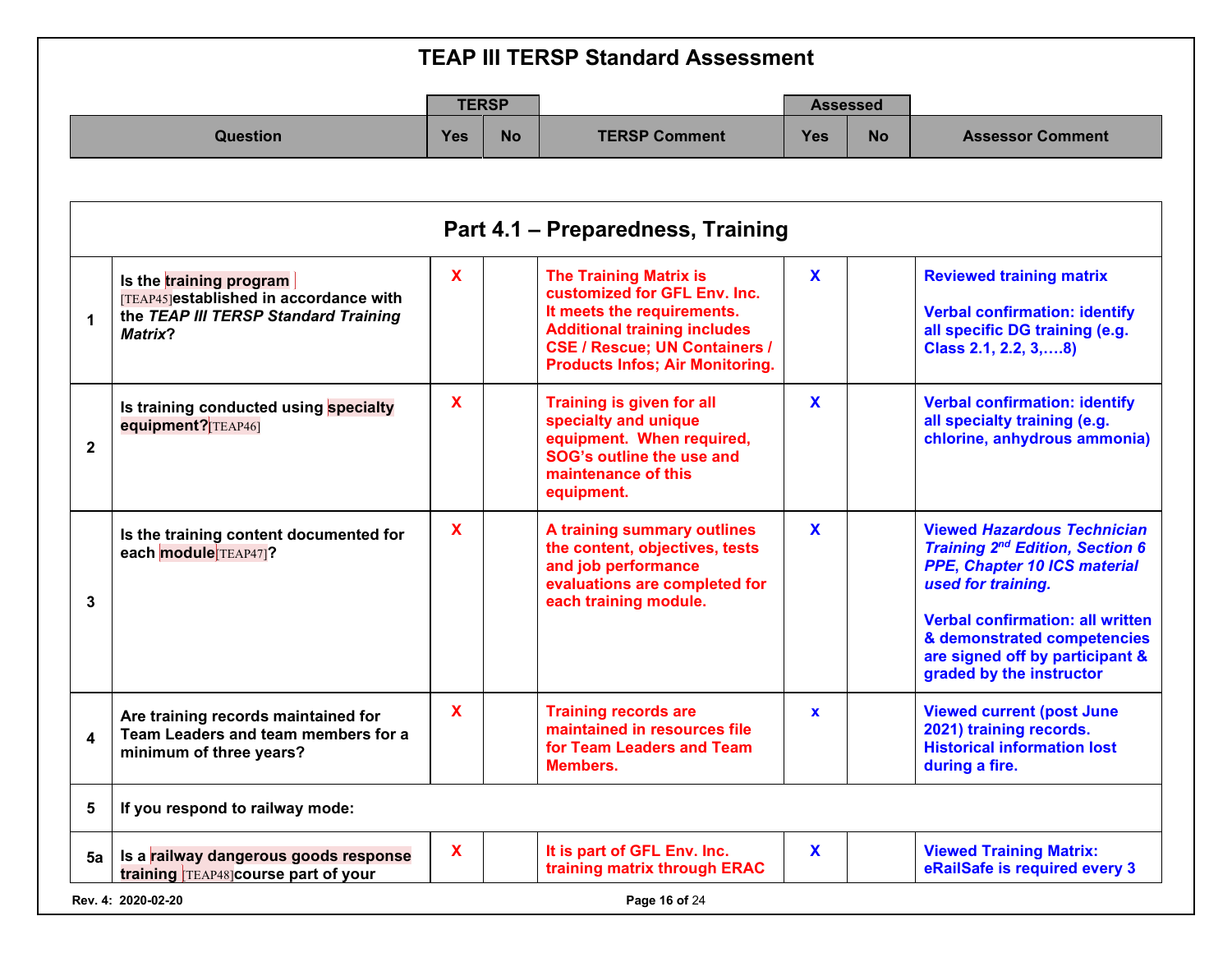|          |            | <b>TERSP</b> |                      |            | <b>Assessed</b> |                         |
|----------|------------|--------------|----------------------|------------|-----------------|-------------------------|
| Question | <b>Yes</b> | <b>No</b>    | <b>TERSP Comment</b> | <b>Yes</b> | <b>No</b>       | <b>Assessor Comment</b> |

|                | training matrix?                                                                                            |  | and eRailSafe.                                                                                                    |  | vears.                                                                                                  |
|----------------|-------------------------------------------------------------------------------------------------------------|--|-------------------------------------------------------------------------------------------------------------------|--|---------------------------------------------------------------------------------------------------------|
| 5 <sub>b</sub> | If yes, which TEAP III registered Team<br><b>Leaders and team members TEAP49 have</b><br>attended training? |  | All TEAP III registered GFL Env. Inc. RTLs<br>and RTMs have attended the trainings<br>through ERAC and eRailSafe. |  | Viewed eRailSafe card:<br><b>Z. Fortin - issued 2020-04-07;</b><br>A. Robichaud - issued 2019-<br>08-06 |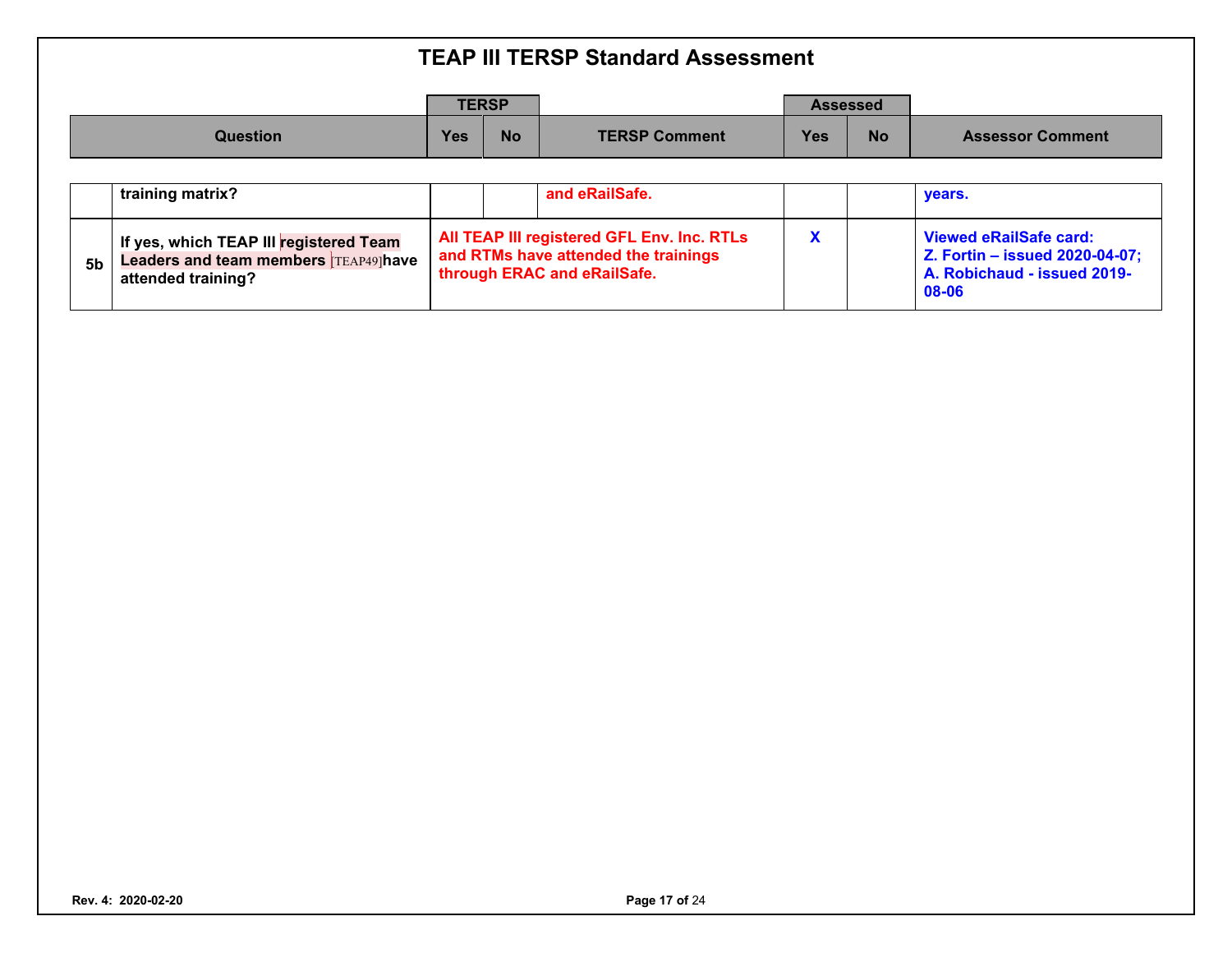| <b>TEAP III TERSP Standard Assessment</b> |              |           |                      |                 |           |                         |  |  |
|-------------------------------------------|--------------|-----------|----------------------|-----------------|-----------|-------------------------|--|--|
|                                           | <b>TERSP</b> |           |                      | <b>Assessed</b> |           |                         |  |  |
| <b>Question</b>                           | <b>Yes</b>   | <b>No</b> | <b>TERSP Comment</b> | <b>Yes</b>      | <b>No</b> | <b>Assessor Comment</b> |  |  |
|                                           |              |           |                      |                 |           |                         |  |  |
| Part 4.2 – Preparedness, Exercises        |              |           |                      |                 |           |                         |  |  |

|                | <b>Have Team Leaders demonstrated</b><br><b>competency for each SOG TEAP50]</b><br>through training or equivalency granted<br>for a response? | X |  | <b>Team Leaders demonstrated</b><br>competency for each SOG<br>through training and<br>equivalency granted for a<br>response, if applicable. | X            | <b>Viewed record: Reviewed</b><br>during HazMat technician<br>course - certification 2021-11                                               |  |  |  |  |
|----------------|-----------------------------------------------------------------------------------------------------------------------------------------------|---|--|----------------------------------------------------------------------------------------------------------------------------------------------|--------------|--------------------------------------------------------------------------------------------------------------------------------------------|--|--|--|--|
| $\overline{2}$ | Are exercise activities<br>documented [TEAP51]?                                                                                               | X |  | There are non-ERAC exercises<br>completed through ERAPs                                                                                      | X            | Viewed 2020-09-10 exercise<br>report                                                                                                       |  |  |  |  |
| 3              | Evaluation and debrief of exercises:                                                                                                          |   |  |                                                                                                                                              |              |                                                                                                                                            |  |  |  |  |
| 3a             | How do you choose TEAP52] which<br>exercises to debrief?                                                                                      |   |  | All exercises into which GFL Env. Inc. is<br>involved, is documented and debriefed.                                                          | X            | <b>Viewed Incident Report form</b><br>that incorporated a Debrief<br>section in October 2021.                                              |  |  |  |  |
| 3 <sub>b</sub> | Does the debrief identify gaps and<br><b>corrective actions TEAP531?</b>                                                                      | X |  | Debrief identifies gaps and<br>corrective actions, if<br>applicable                                                                          | X            | Viewed debrief for 2020-09-10<br>which identified two areas of<br>improvement.                                                             |  |  |  |  |
| 3 <sub>c</sub> | <b>Describe</b> TEAP54] how corrective actions<br>are tracked to completion.                                                                  |   |  | <b>Corrective/Preventive Actions are addressed</b><br>and implemented immediately or as soon as<br>possible upon observation.                | $\mathbf{x}$ | <b>Viewed White Board tracking</b><br>at facility.<br><b>Verbal confirmation: activities</b><br>need to be part of a<br>documented program |  |  |  |  |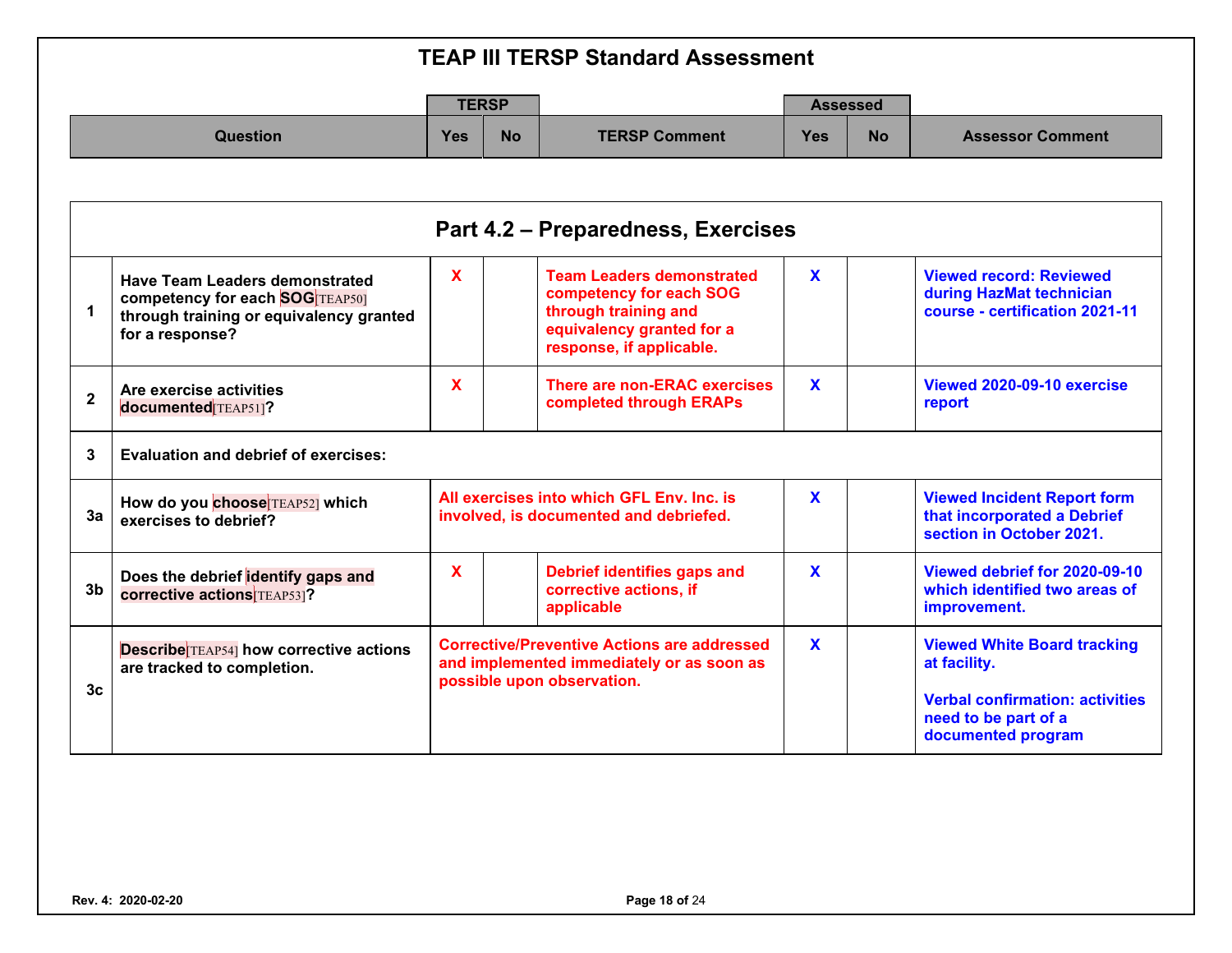|                 |            | <b>TERSP</b> |                      |            | <b>Assessed</b> |                         |
|-----------------|------------|--------------|----------------------|------------|-----------------|-------------------------|
| <b>Question</b> | <b>Yes</b> | <b>No</b>    | <b>TERSP Comment</b> | <b>Yes</b> | <b>No</b>       | <b>Assessor Comment</b> |

|                | <b>Part 4.3 - Equipment Maintenance</b>                                                             |              |                                                                                                |              |                                                                                                                                                                                                                                                 |  |  |  |  |  |
|----------------|-----------------------------------------------------------------------------------------------------|--------------|------------------------------------------------------------------------------------------------|--------------|-------------------------------------------------------------------------------------------------------------------------------------------------------------------------------------------------------------------------------------------------|--|--|--|--|--|
| 1              | Is a program established for equipment<br>inspection, maintenance and<br>testing TEAP55]?           | $\mathbf{x}$ | <b>Logbooks are filled in and</b><br>made available upon request.                              | $\mathbf{x}$ | <b>Verbal confirmation: schedule</b><br>all equipment inspection /<br>testing using calendar<br>function in 2022                                                                                                                                |  |  |  |  |  |
| $\mathbf{2}$   | Are records kept of inspection, testing and maintenance for at least three years for:               |              |                                                                                                |              |                                                                                                                                                                                                                                                 |  |  |  |  |  |
| 2a             | <b>TEAP III TERSP Essential and Specialty</b><br><b>Equipment</b> TEAP56 List, where<br>applicable? | X            | <b>Records of inspection, testing</b><br>and maintenance are kept for<br>at least three years. | $\mathbf x$  | <b>Viewed:</b><br>- images of viton gaskets<br>within service date<br>- pressure test report for 4 new<br><b>Level A suits</b><br><b>Viewed Gas detectors</b><br><b>Calibration and maintenance</b><br>records, conducted on a<br>monthly basis |  |  |  |  |  |
| 2 <sub>b</sub> | Transportation equipment TEAP57]?                                                                   | X            | <b>Records of inspection, testing</b><br>and maintenance are kept for<br>at least three years. | $\mathbf{x}$ | <b>Viewed 2 Vehicles:</b><br>- 15-402 Cert. #1438057-exp.7-<br>22<br>- 15-105 Cert. #1438444 exp.9-<br>22                                                                                                                                       |  |  |  |  |  |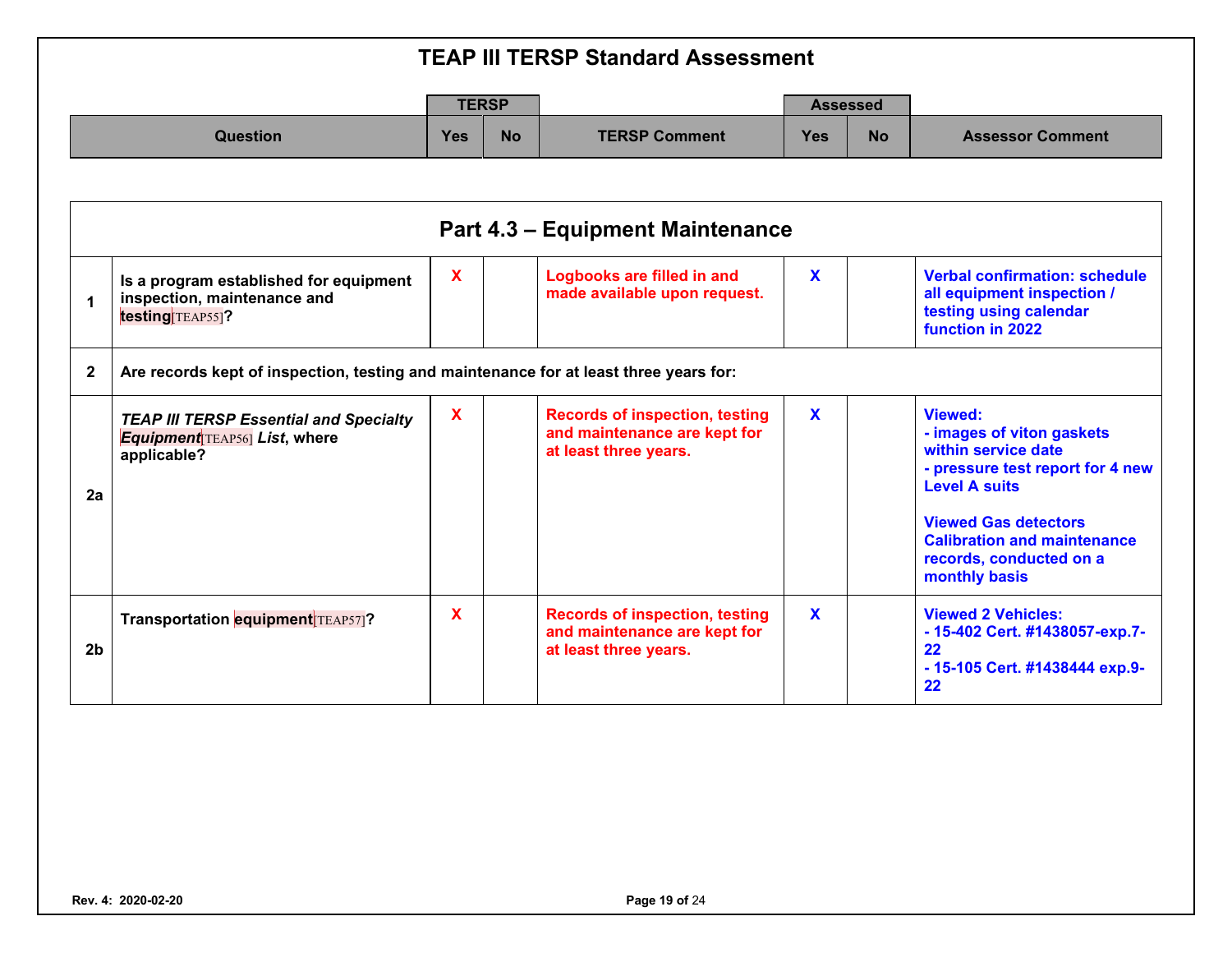| <b>TEAP III TERSP Standard Assessment</b> |     |              |                      |                 |           |                         |  |  |  |
|-------------------------------------------|-----|--------------|----------------------|-----------------|-----------|-------------------------|--|--|--|
|                                           |     | <b>TERSP</b> |                      | <b>Assessed</b> |           |                         |  |  |  |
| Question                                  | Yes | <b>No</b>    | <b>TERSP Comment</b> | <b>Yes</b>      | <b>No</b> | <b>Assessor Comment</b> |  |  |  |

|              | Part 5 – Hazardous Waste and Hazardous Recyclable Materials                                        |   |   |                                                                                                                                      |   |  |                                                                                 |  |  |  |
|--------------|----------------------------------------------------------------------------------------------------|---|---|--------------------------------------------------------------------------------------------------------------------------------------|---|--|---------------------------------------------------------------------------------|--|--|--|
|              | Does the TERSP have a permit or certificate to:                                                    |   |   |                                                                                                                                      |   |  |                                                                                 |  |  |  |
| 1a           | Transport hazardous waste and/or<br>hazardous recyclable materials TEAP58]?                        | X |   | <b>Owner and Operator of Heavy</b><br><b>Vehicles - GFL Env. Inc. NIR:</b><br>R-139015-3 (Ref.: Commission<br>des Transports Québec) | X |  | <b>Viewed government certificate</b><br>dated 2020-03-20 (exp. 2022-<br>$03-19$ |  |  |  |
| 1b           | Receive to dispose or recycle hazardous<br>waste and/or hazardous recyclable<br>materials TEAP59]? |   | X |                                                                                                                                      |   |  |                                                                                 |  |  |  |
| $\mathbf{2}$ | Are any of the above performed by a<br><b>sub-contractor</b> TEAP60]?                              | X |   | Receive to dispose or recycle<br>hazardous waste and/or<br>hazardous recyclable<br>materials recovered by GFL<br>Env. Inc.           |   |  |                                                                                 |  |  |  |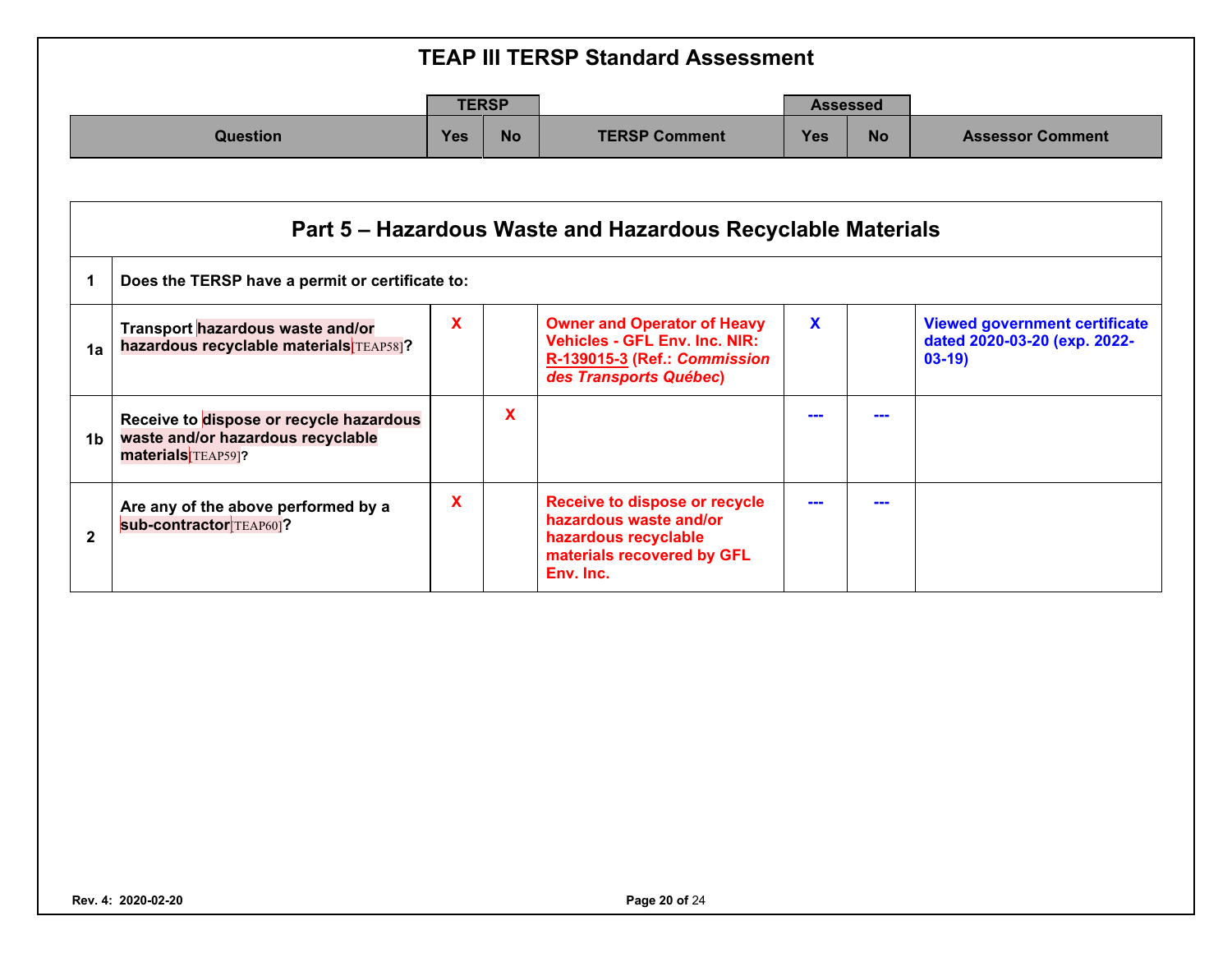|                | Part 6 – Community Involvement and Sustainability <i>(optional and not part of</i> TERSP Assessment) TEAP61]                                    |                                                |           |                                                                                                                                      |  |  |  |  |  |
|----------------|-------------------------------------------------------------------------------------------------------------------------------------------------|------------------------------------------------|-----------|--------------------------------------------------------------------------------------------------------------------------------------|--|--|--|--|--|
|                |                                                                                                                                                 | <b>Yes</b>                                     | <b>No</b> | <b>TERSP Comment</b>                                                                                                                 |  |  |  |  |  |
| 1              | Who at this location has attended TEAP<br><b>III Transportation Emergency Response</b><br><b>Service Provider Standard</b><br>training TEAP62]? |                                                |           | Z. Fortin - September 6, 2021<br>A. Robichaud - September 19, 2021<br>J. Lacroix - November 30, 2021                                 |  |  |  |  |  |
| 2a             | Do you participate in TRANSCAER®<br>outreach events?                                                                                            | $\mathbf{x}$                                   |           | GFL Env. Inc. is dedicated to participating in TRANSCAER outreach events when<br>informed and invited to be part of such activities. |  |  |  |  |  |
| 2 <sub>b</sub> | If yes, how? Provide list of dates and<br>activities for the past two years.                                                                    | No TRANSCAER activities in the last two years. |           |                                                                                                                                      |  |  |  |  |  |
| 3a l           | Do you belong and participate in a trade<br>association such as CERCA, CIAC, RDC,<br>RAC and/or other (describe other)?                         | X                                              |           | Active Member of CERCA, RAC, and RDC.                                                                                                |  |  |  |  |  |
| 3b             | If yes, describe your involvement.                                                                                                              |                                                |           | GFL Env. Inc. is acting as one Stake Holder; and RDC Emergency Response Sub-Committee.                                               |  |  |  |  |  |
| 4a             | Do you belong or contribute to a local<br>community enhancement program?                                                                        | X                                              |           |                                                                                                                                      |  |  |  |  |  |
| 4h             | If yes, describe your involvement.<br>NOTE: Do not include donations to<br>local hockey team-sweater purchase<br>fund or the like.              |                                                |           | Work with Police, Fire-Fighters, and other First Responders                                                                          |  |  |  |  |  |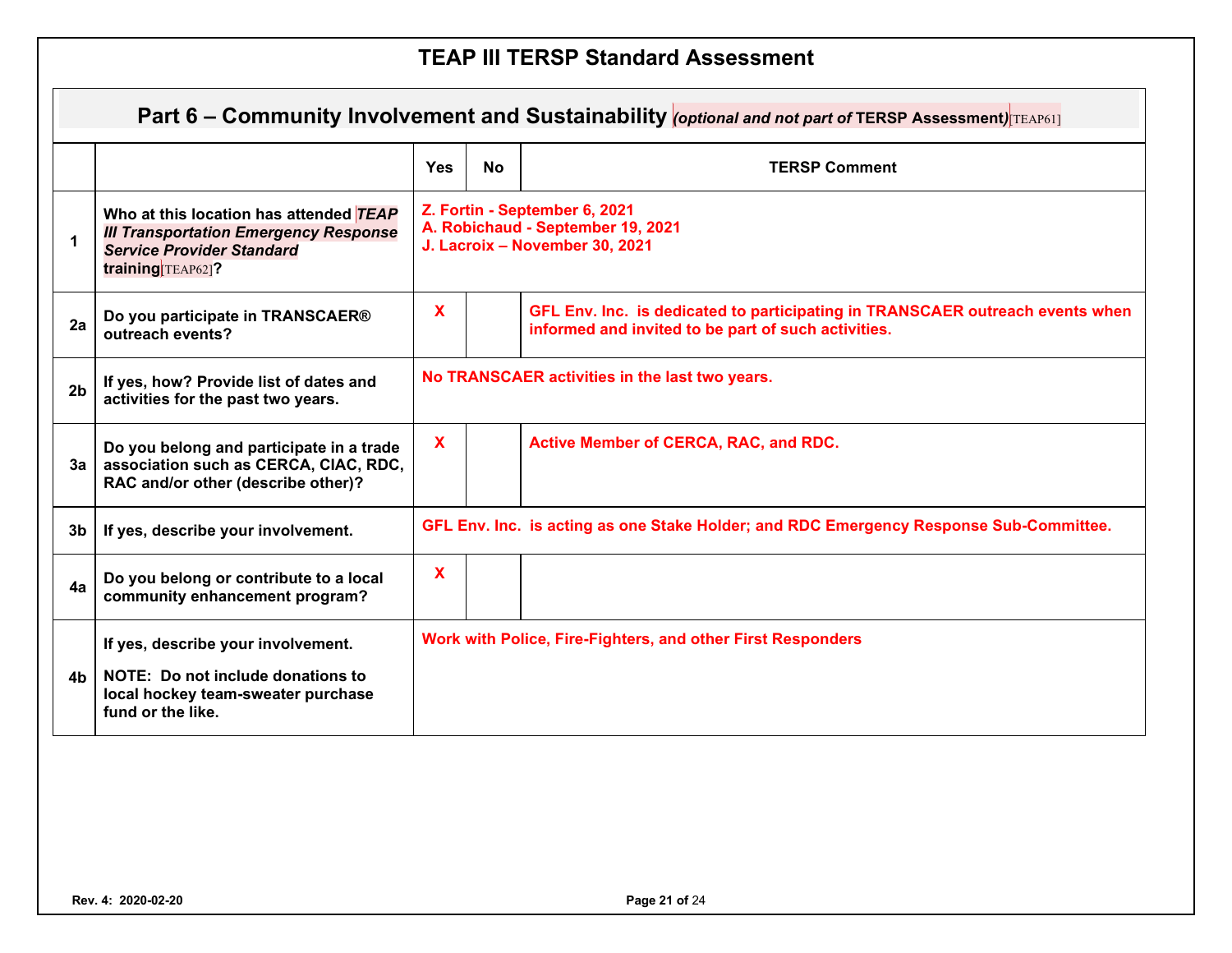| 5a | Do you have an environmental<br>management system in place such as<br>ISO 14001?                                                                                                                                       |   | X |                                                                                                                                                                            |
|----|------------------------------------------------------------------------------------------------------------------------------------------------------------------------------------------------------------------------|---|---|----------------------------------------------------------------------------------------------------------------------------------------------------------------------------|
| 5b | If yes, describe.                                                                                                                                                                                                      |   |   |                                                                                                                                                                            |
| 6a | Do you have a "green initiative" in<br>place?                                                                                                                                                                          | X |   | See section 6b                                                                                                                                                             |
| 6b | If so, describe.<br><b>Examples are vehicle emissions</b><br>reduction, idling program, office paper<br>recycling, controlling ER activity<br>emissions such as dry connects, purge<br>techniques, controlling run off |   |   | GFL Env. Inc. favours reducing residual material generated during response at all times. We<br>succeed doing so by optimizing efficiency of ER processes, when applicable. |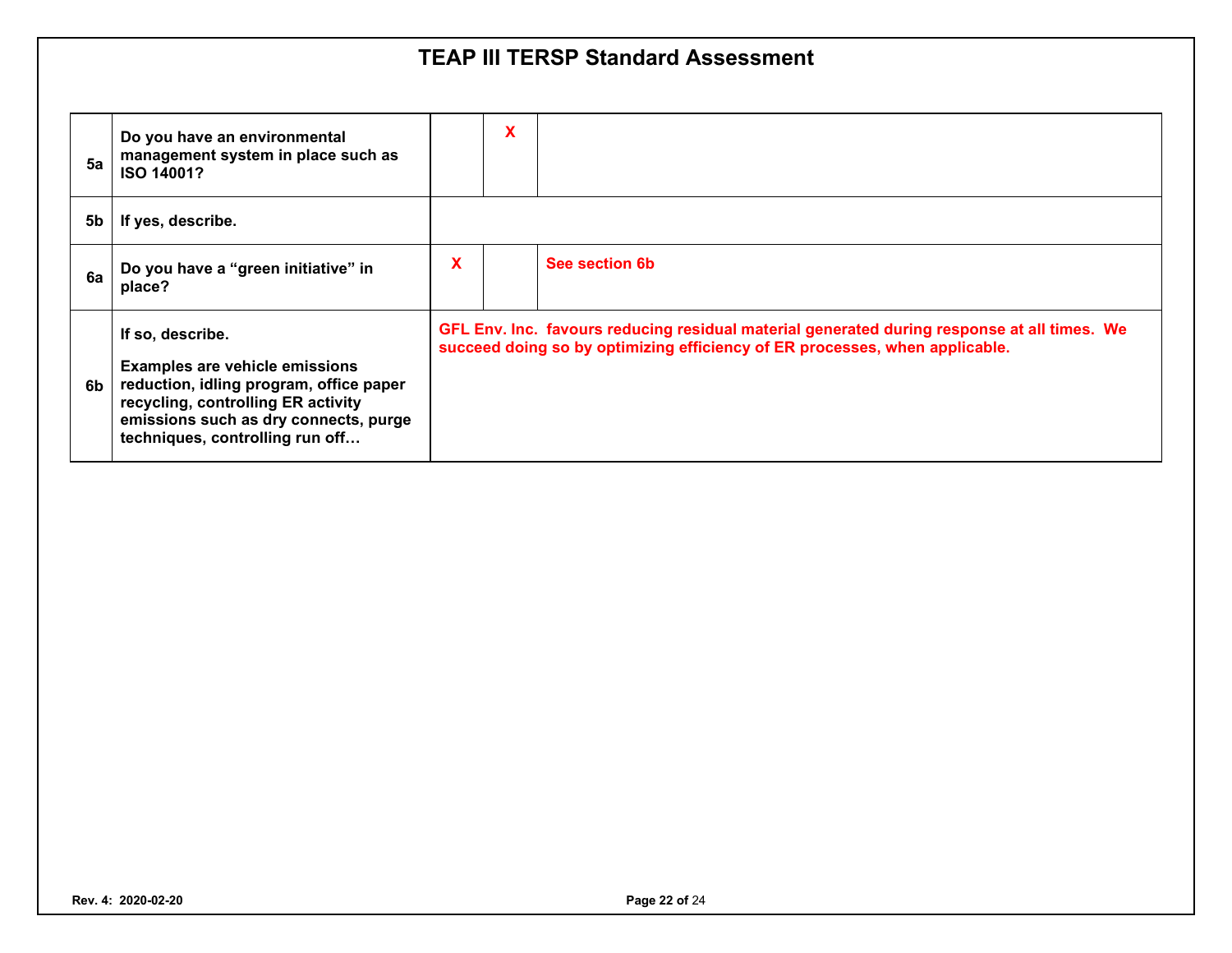#### **TERSP Emergency Response or Exercise Table (previous 12 months only) \*MINIMUM OF 4 EVENTS including at least 1 EXERCISE**

|                            | <b>Material</b>                                            |                                          | <b>Response</b>                                                | Exercise <sup>[TEAP63]</sup> |                                                    |                                                                                                                                                                                                                                                                                     | <b>Assessor Comment</b>                                         |
|----------------------------|------------------------------------------------------------|------------------------------------------|----------------------------------------------------------------|------------------------------|----------------------------------------------------|-------------------------------------------------------------------------------------------------------------------------------------------------------------------------------------------------------------------------------------------------------------------------------------|-----------------------------------------------------------------|
| <b>TDG</b><br><b>Class</b> | <b>Shipping</b><br>Name and UN<br><b>Number</b>            | Date of last<br>response<br>(yyyy-mm-dd) | <b>Registered</b><br>Team Leader,<br>last response<br>(J. Doe) | <b>Date</b><br>(yyyy-mm-dd)  | <b>Registered</b><br>Team<br>Leader(s) (J.<br>Doe) | <b>Activity performed</b><br>during exercise or<br>response <sup>[TEAP64]</sup>                                                                                                                                                                                                     | <b>Documentation</b><br>viewed TEAP65]?                         |
| $\mathbf{1}$               |                                                            |                                          |                                                                |                              |                                                    |                                                                                                                                                                                                                                                                                     |                                                                 |
| $\overline{2.1}$           | <b>Methane</b><br>refrigerated<br><b>liquid UN</b><br>1972 | 2021-02-10                               | Z. Fortin                                                      |                              |                                                    | <b>Transfer methane</b><br>refrigerated liquid back<br>into its reservoir from<br>an over filled truck,<br>using proper<br>grounding/bounding.                                                                                                                                      | <b>Viewed Incident Report</b>                                   |
| 2.2                        |                                                            |                                          |                                                                |                              |                                                    |                                                                                                                                                                                                                                                                                     |                                                                 |
| 2.3<br>[TEAP66]            |                                                            |                                          |                                                                |                              |                                                    |                                                                                                                                                                                                                                                                                     |                                                                 |
| 3                          | Acrylonitrile,<br>stabilized<br><b>UN 1093</b>             |                                          |                                                                | 2021-10-08                   | Z. Fortin<br>A. Robichaud                          | <b>Transfer simulation</b><br>(using water instead)<br>from T/T to T/T using a<br>diaphragm pump                                                                                                                                                                                    | <b>Viewed exercise report</b><br>and separate debrief<br>report |
| $\overline{3}$             | <b>Adhesives</b><br><b>UN1133</b>                          | 2021-06-21                               | Z. Fortin                                                      |                              |                                                    | <b>Recover product from</b><br>waterway and inside<br>the shop with<br>hydrovac after fire<br>involving the blue skin<br>adhesive. The product<br>runoff was caused by<br>the excess of water<br>from the firefighters<br>and in their failed<br>attempt to protect the<br>manholes | <b>Viewed Incident Report</b>                                   |
| 4.1                        |                                                            |                                          |                                                                |                              |                                                    |                                                                                                                                                                                                                                                                                     |                                                                 |
| 4.2                        |                                                            |                                          |                                                                |                              |                                                    |                                                                                                                                                                                                                                                                                     |                                                                 |
| 4.3                        |                                                            |                                          |                                                                |                              |                                                    |                                                                                                                                                                                                                                                                                     |                                                                 |
| $\overline{5.1}$           | <b>Oxidizing</b><br>solid n.o.s<br><b>UN1479</b>           | 2021-04-16                               | A. Robichaud                                                   |                              |                                                    | Spill in rail yard. Use of<br><b>Absorbent and</b><br>reconsolidate the<br>product into a drum.                                                                                                                                                                                     | <b>Viewed Incident Report</b>                                   |